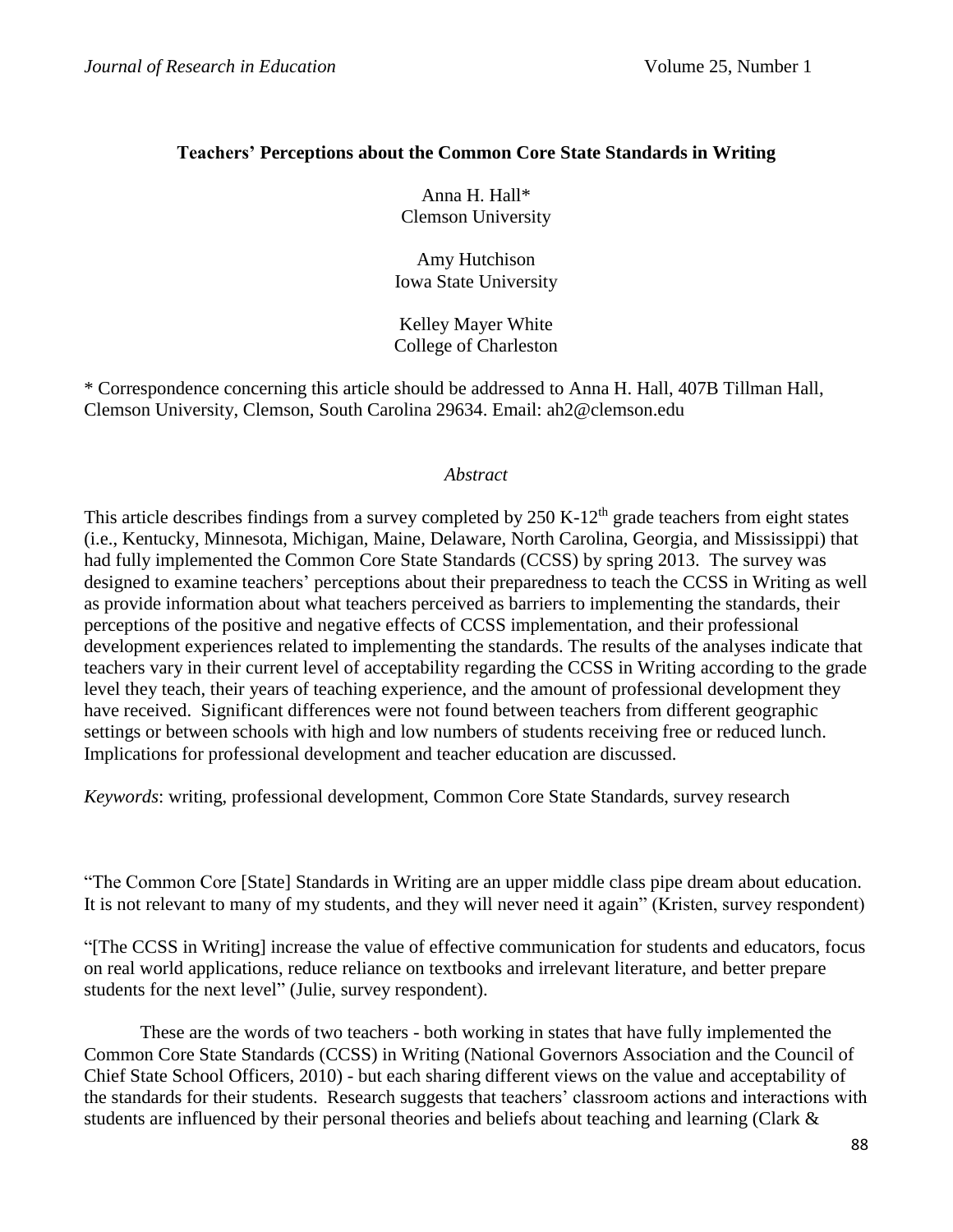Peterson, 1986). Research also demonstrates that it is not enough to know if procedures are effective; they must also be deemed socially appropriate and acceptable by the individuals who are implementing them (Kazdin, 1977; Wolf, 1978).

In this article, we describe findings from a survey designed to examine teachers' perceptions about their preparedness to teach the CCSS in Writing. The survey also aimed to provide information about what teachers perceived as barriers to implementing the standards, their perceptions of the positive and negative effects of implementation of the CCSS in Writing, and their professional development experiences related to implementing these standards. We surveyed teachers  $(K-12<sup>th</sup> grade)$  from eight states (i.e., Kentucky, Minnesota, Michigan, Maine, Delaware, North Carolina, Georgia, and Mississippi) that had fully implemented the CCSS by spring 2013. This resulted in 250 completed surveys. We believe one advantage of a small number of states leading the way in implementation of the CCSS is that the states that follow can learn from the successes and failures of the leading states. Although state leaders are an important voice for improvements that need to be made, the survey responses described in this article give teachers a voice to speak for themselves and for the students for which the standards were created.

#### **CCSS Implementation**

In spring of 2012, Kentucky became the first state to fully implement the CCSS. Seven states joined Kentucky in the full implementation of the CCSS in 2013, followed by an additional 20 states in 2014. The remaining participating states will have fully implemented the standards by 2016 (Council of Chief State School Officers, n.d.). As the CCSS are gradually implemented across the country, most states remain in the training stage with their teachers. Teachers in early implementation states have found the transition to be challenging due to the broad nature of the standards and the lack of appropriate professional development (McLaughlin & Overturf, 2012). Successful implementation of the CCSS will continue to require large amounts of time and funding to achieve this complex task.

Thus far, educators report a variety of challenges in implementing the CCSS. A report released in 2012 by the Center on Education Policy described barriers to CCSS implementation in year two. Authors found insufficient funding as one of the primary challenges experienced by states who had implemented the CCSS (Kober & Rentner, 2012). At the time of the report, only three states anticipated changing their decision to adopt the standards, but all indicated insufficient funding would be the primary factor in this decision. Funding is necessary for providing high-quality professional development and for the technology needed to implement online assessments. Given these challenges, governors in seven states (i.e., Oklahoma, South Carolina, North Carolina, Louisiana, Wisconsin, Utah, and Pennsylvania) have recently begun backtracking on their support of the standards by signing bills to repeal or significantly modify standards before further implementation. States that have continued to move forward with implementation, in a time when resources are scarce, will have to think creatively regarding how to best support teachers. In-depth and ongoing professional development will be vital in providing teachers with the tools and knowledge to carry out quality implementation plans (McLaughlin & Overturf, 2012).

#### **Theoretical Perspectives**

#### **Teachers' Theories, Beliefs, and Perceptions**

All teachers begin their careers with their own theories and beliefs about education. These theories and beliefs develop as a result of having a multitude of their own K-12 educational experiences, observing many examples of teaching over time, and engaging in methods courses and field placements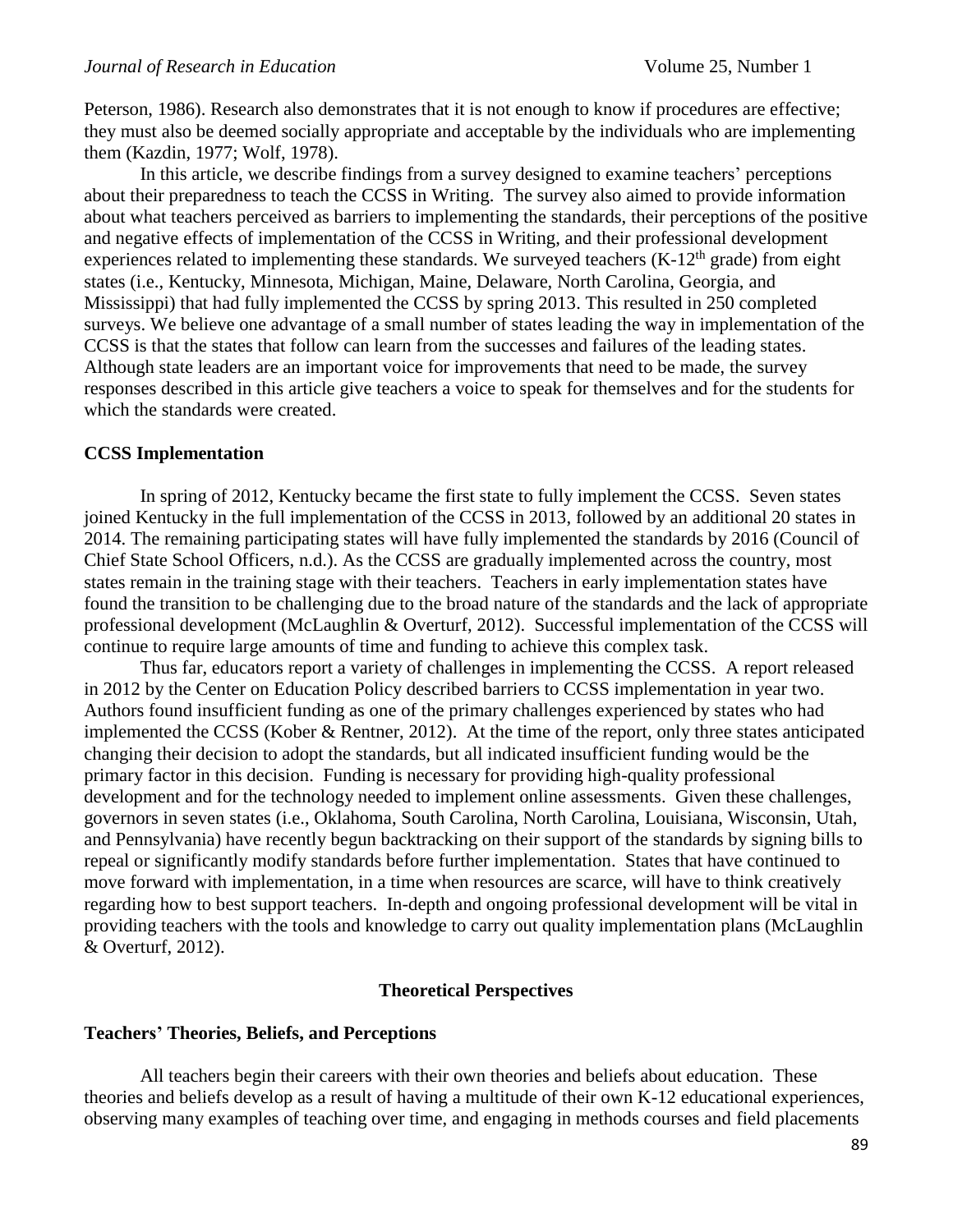#### *Journal of Research in Education*  $\blacksquare$   $\blacksquare$   $\blacksquare$   $\blacksquare$   $\blacksquare$   $\blacksquare$   $\blacksquare$   $\blacksquare$   $\blacksquare$   $\blacksquare$   $\blacksquare$   $\blacksquare$   $\blacksquare$   $\blacksquare$   $\blacksquare$   $\blacksquare$   $\blacksquare$   $\blacksquare$   $\blacksquare$   $\blacksquare$   $\blacksquare$   $\blacksquare$   $\blacksquare$   $\blacksquare$   $\blacksquare$   $\blacksquare$   $\blacksquare$

during their preservice education. Teachers' beliefs may remain stable or change over time based on their perceptions. While beliefs are a dispositional state of mind which endure over time, perceptions are informed by events that take place at a specific time through direct interactions with one's environment (Smith, 2001). For example, a teacher may believe that kindergarten children are capable of writing using invented spelling, because he or she has observed or perceived multiple students using this strategy in the classroom.

Teachers acquire new theories and beliefs based on their perceptions of teaching strategies introduced during professional development workshops, observations of peer teaching models, and through personal teaching experiences (Bandura, 1997; Tschannen-Moran & McMaster, 2009; Weinburg, 2007). While all teachers enter the classroom with theories and beliefs about how and what they would like to teach, there is much concern that the pressures associated with standardized testing and teacher accountability cause teachers to stray from what they deem to be best practice (Geist & Baum, 2005).

As it is a relatively new reform, examining the perceptions that teachers hold about the CCSS is important for two reasons. First, if teachers do not feel supported by their school districts and are not satisfied with the professional development they are receiving to implement the CCSS, it seems likely that they will not maintain the high level of expectations set forth in the standards. Second, teachers are unlikely to implement the CCSS with fidelity, if they feel that the standards do not align with their own personal theories and beliefs about education, including their beliefs about what are appropriate expectations of students (Kemple, Kim, Ellis, & Han, 2008). Therefore, this study examines the link between teachers' perceptions of their preparedness, confidence, and familiarity with the CCSS in Writing to help us understand their acceptability of the standards and the likelihood they will implement the standards with fidelity.

### **Acceptability**

Beginning in the late 1960's, behavior analysts became interested in the acceptability (or social perception) of treatment approaches. Throughout the 1980's, Kazdin and others continued research on treatment acceptability for a wide range of procedures and developed conceptual models to illustrate the relationship between the degree to which individuals perceive a treatment to be reasonable and its overall effectiveness (Miltenberger, 1990; Reimers, Wacker, & Koeppl, 1987; Witt & Elliott, 1985). For the purposes of this study, we defined treatment acceptability as the degree to which interventions are perceived as reasonable and appropriate for the given challenge (i.e., implementation of the CCSS in Writing; Kazdin, 1981).

Relatedly, researchers examining academic interventions have described several factors that may affect treatment implementation and acceptability, including the complexity of the intervention, the teacher's understanding of the intervention, the teacher's ability to implement given his or her current resources, and the teacher's perception of the value and feasibility of implementation (Chafouleas, Briesch, Riley-Tillman, & McCoach, 2009; Mautone et al., 2009). Orne and Binik (1989) argued that treatment implementation is determined by the interplay of these varying factors instead of a single underlying dimension. Thus, the current study used survey research methods to examine related factors that may affect teachers' usage of the CCSS in Writing including the degree of teachers' perceived ability to carry out successful implementation (e.g., preparedness, confidence, familiarity) and potential barriers (Chafouleas, et al., 2009). Data from the current study were analyzed with the literature on treatment acceptability as a lens, with the goal of adding to the literature on the acceptability of interventions in education. We hypothesized that teachers would vary in their levels of acceptability based on their years of teaching experience, the grade level they taught, the geographic setting in which they taught, and the percentage of students in their school receiving free or reduced lunch.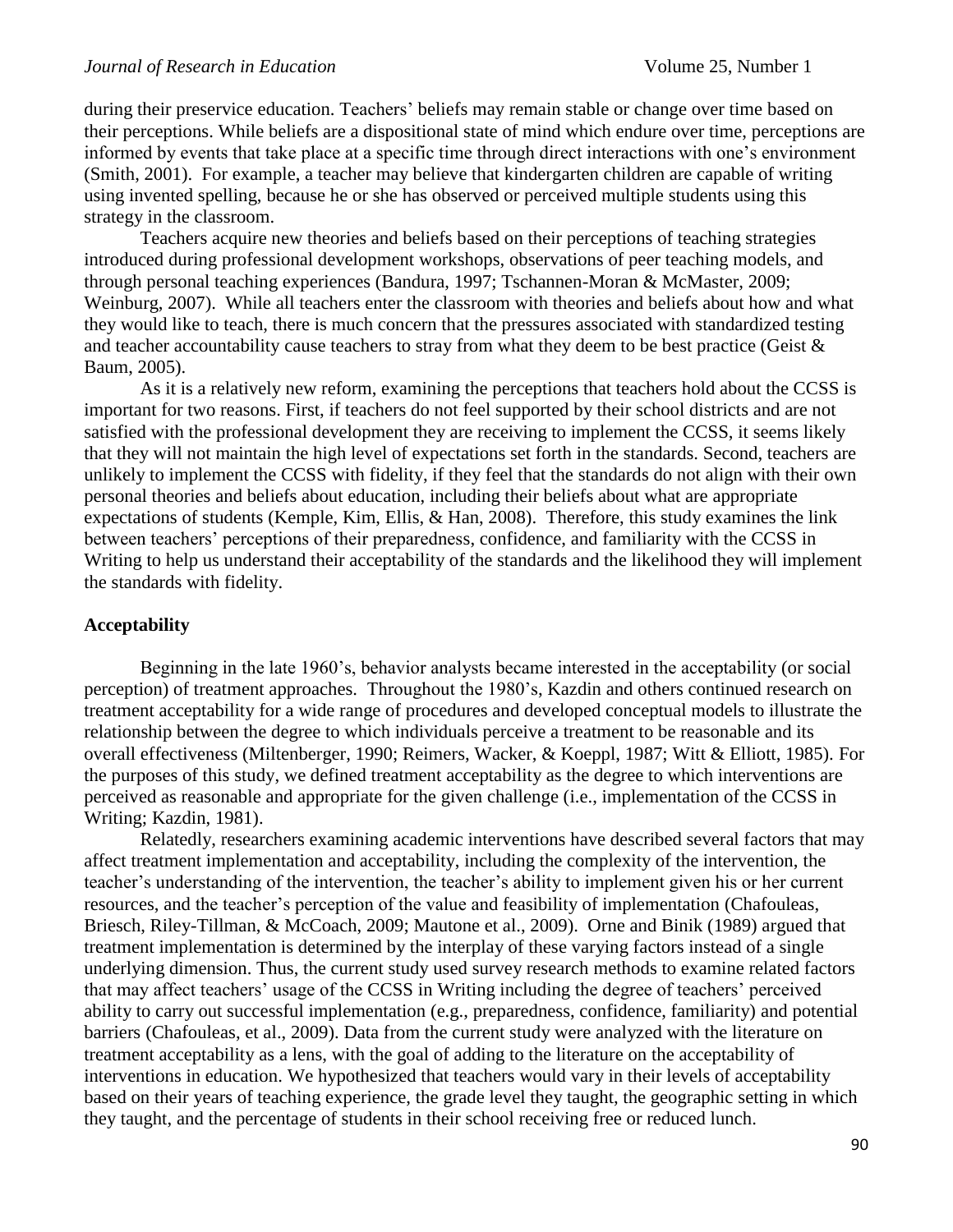#### **Method**

The current study used online survey research methods to examine teachers' perceptions about the CCSS in Writing. The sample consisted of 250 language arts teachers  $(K-12<sup>th</sup>$  grade) from the eight states that had fully implemented the CCSS by spring 2013. This specific sample was selected, because they (a) taught English Language Arts in  $K-12^{th}$  grade and (b) taught in a state that had fully implemented the CCSS. Demographics were representative of teachers in the general regions surveyed regarding ethnicity and school location. The majority of survey respondents were elementary teachers (54%), followed by high school teachers (24%) and then middle grades teachers (22%).

The survey was designed to measure teachers' perceptions of the following four topics related to the implementation of the CCSS in Writing: (1) Preparedness to implement the CCSS in Writing; (2) Barriers to implementing the CCSS in Writing; (3) Positive and negative effects of implementing the CCSS in Writing; and (4) Professional development experiences related to implementing the standards.

The development and validation of the online questionnaire followed authoritative procedures and recommendations in the literature on survey development (Dillman, 2007; Rea & Parker, 2005). First, content validity was assessed using an expert panel of reviewers (Litwin, 1995). The questionnaire was revised based on feedback from the expert panel. Revisions included clarification in the wording of several items to ensure the questions were closely related to the target topics. Subsequently, the survey was piloted with a focus group of teachers who had similar characteristics as the teachers in the target population. Changes were again made based on feedback and responses from the pilot survey. The final survey consisted of 12 items with Likert scale, open-ended, and multiple choice response options. Multiple choice items included a variety of choices informed by the literature on CCSS and were followed by an open-ended item related to the same topic. For example, teachers were asked to select specific barriers to implementation (e.g., not enough instructional time) and then were asked for other examples of barriers in the open-ended follow-up item. The complete version of the survey can be found in Appendix A.

#### **Survey Recruitment and Rates of Response**

To recruit participants, nine school districts were randomly selected from each state by listing the districts alphabetically, numbering them, and then using randomization software [\(www.random.org\)](http://www.random.org/). An email was then sent to district superintendents to acquire permission to distribute the survey to teachers. Once permission was acquired, principals in the district distributed the survey link to teachers through email. It is not possible to compute a response rate for this study because the number of principals who chose to distribute the survey is unknown; however, we believe the large number of respondents in our true random sample, as well as the representative demographics of our sample somewhat compensates for this limitation. We received 418 survey responses from teachers across the eight states surveyed, but only 250 of the surveys were complete, so only the completed 250 survey responses were included in the data analysis. Table 1 provides a description of survey participants.

#### **Data and Interpretations**

#### **Data Analysis**

Likert scale items from the survey were analyzed using descriptive techniques and Analyses of Variance (ANOVAs). ANOVAs were performed to determine if there were significant differences in teachers' preparation, experiences and perceptions based on several independent variables. Independent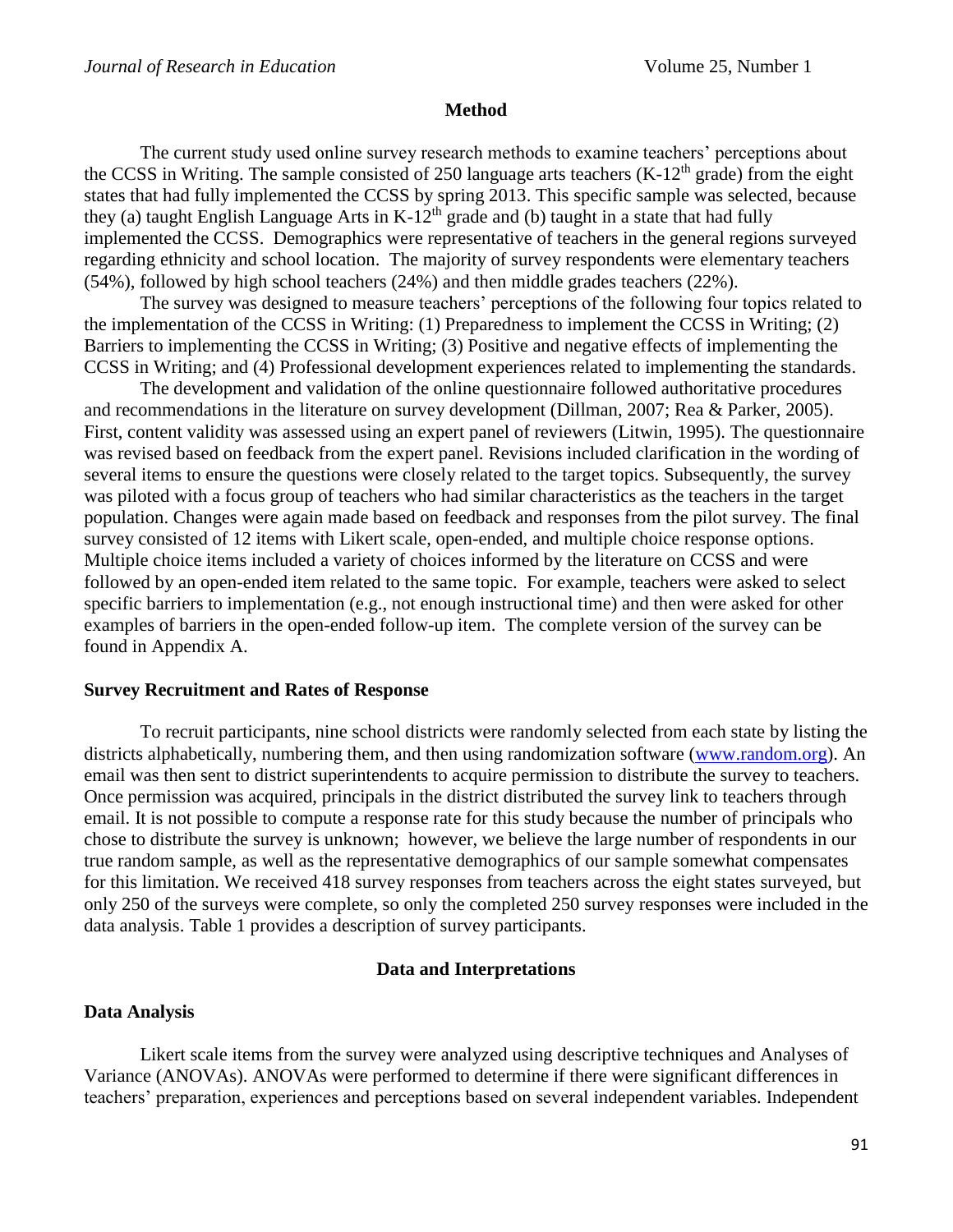ANOVAs were performed instead of a factorial ANOVA due to the large number of independent variables. Specific details of the tests performed are provided in the results section.

The six open-ended items were analyzed using a content-analysis approach (Neuendorf, 2002) with an emergent coding scheme. Accordingly, two researchers first reviewed all responses individually and created categories to code each participant's response. For example, responses related to the positive effects of implementing CCSS in Writing on instruction in math, science, and social studies were coded as w*riting across the curriculum*. For each open-ended item, the researchers first coded the data individually. Then, the researchers exchanged coded responses to discuss discrepancies and reach an agreement on shared categories. This resulted in a varying number of coding categories for each item. Once the coding categories were established, the researchers independently coded 10% of the data to establish inter-rater agreement. After reaching at least 90% agreement for each item, the researchers independently coded the remaining data.

#### **Results**

The results are organized according to the topics of the survey. Within each section, we have combined quantitative responses with open-ended responses to best illustrate teachers' responses related to each topic.

## **Teacher Familiarity with the Standards and Perceptions of Preparation**

Teachers were asked a series of questions to gauge their perceptions of their preparedness and confidence more generally regarding teaching the CCSS in Writing. Specifically, teachers were asked to indicate their overall familiarity with the standards, how prepared they believe they are to teach the CCSS in Writing, their confidence in their abilities to teach the CCSS in Writing, and what would help them to feel better prepared to teach the writing standards. For each question, a four point Likert scale using the following stems was used: not at all, slightly, somewhat, and very. These stems were followed by the appropriate descriptor (i.e., familiar, prepared, or confident) for each item. A majority of survey responses indicate that teachers are "somewhat familiar" (45%) with the CCSS in Writing. Similarly, teachers primarily indicated feeling "somewhat prepared" (46%) to teach the CCSS in Writing. Additionally, teachers indicated that they felt somewhat confident (46%) in their abilities to teach writing in general. See Table 2 for a complete listing of responses to these items.

Analyses of Variance (ANOVAs) were conducted to determine if there were differences in teachers' familiarity with the CCSS Writing Standards and how prepared they feel to teach using the CCSS Writing Standards based on years of teaching experience, grade level taught, geographic setting (urban, suburban, or rural), the percentage of students in the school receiving free or reduced lunch, and other factors as relevant. Results revealed several statistically significant differences. An alpha level of .05 was used for all statistical tests. First, there were significant effects for grade level,  $[F(2, 243) =$ 13.58,  $p = < .001$ ,  $\eta^2 = .43$ ], years teaching experience [*F* (4, 243) = 3.95,  $p = .01$ ,  $\eta^2 = .25$ ], and the amount of professional development received  $[F (4, 243) = 13.58, p = <.001, \eta^2 = 0.43]$  on teachers' familiarity with the CCSS Writing Standards. Effect sizes were interpreted using the commonly accepted guidelines that .01, .06, and .14 represent small, medium, and large effects, respectively (Fields, 2013). Thus, the effects of grade level, years teaching experience, and amount of professional development are considered to be large. A post hoc Tukey test revealed the following: (1) K-3 teachers were more familiar with the CCSS Writing Standards ( $M = 3.32$ , SD .74) than teachers of grades 6-8 (M  $= 2.79$ , SD = .72) and grades 9-12 (M = 2.87, SD = .81); (2) Teachers with 1-5 years of teaching experience were less familiar with the CCSS Writing Standards ( $M = 2.76$ , SD = .86) than teachers who reported 16-20 ( $M = 3.33$ ,  $SD = .78$ ) or 21 or more ( $M = 3.30$ ,  $SD = .75$ ) years of teaching experience;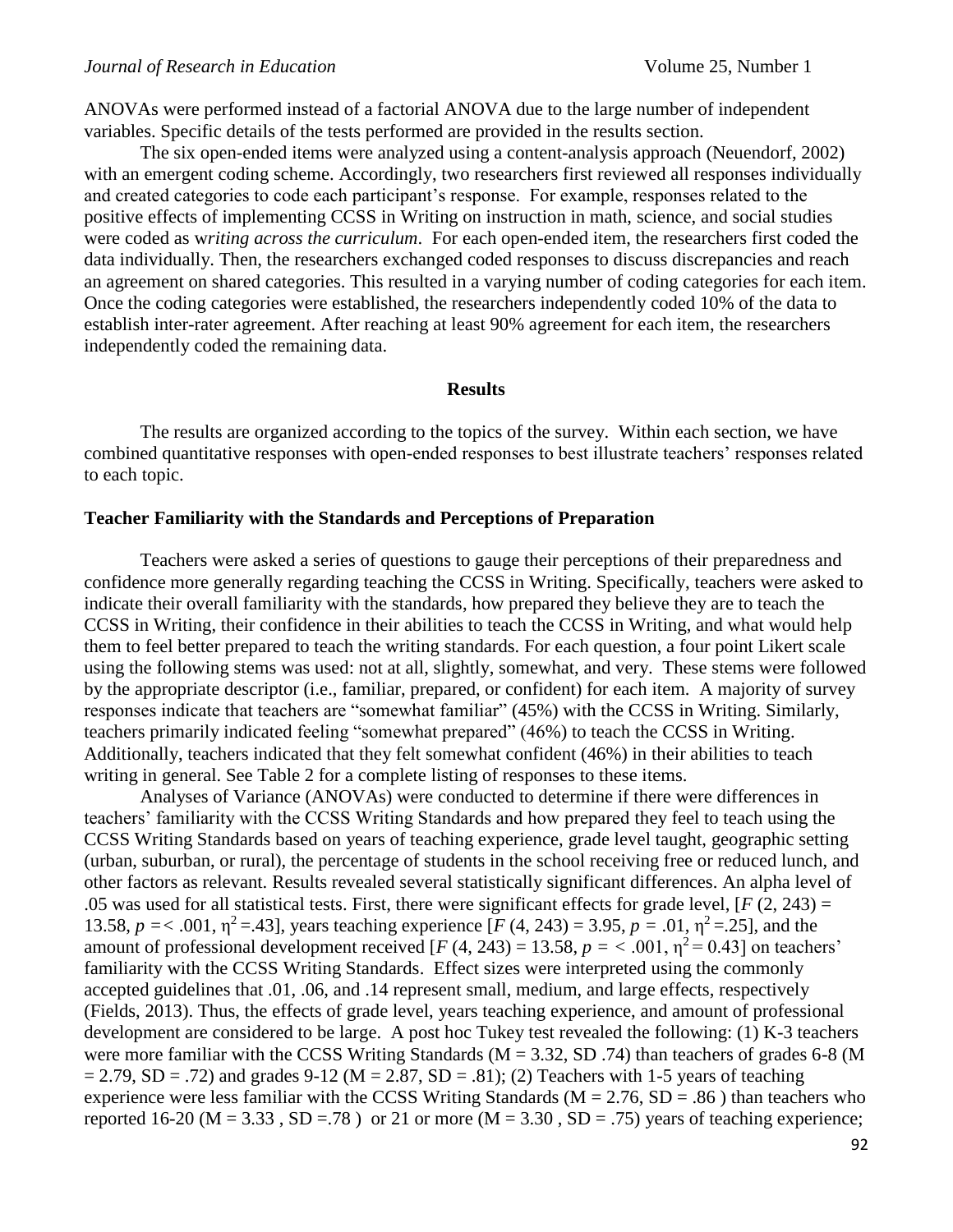and (3) Teachers with less than one day of professional development on the CCSS Writing Standards were less familiar with the standards  $(M = 2.70, SD = .93)$  than teachers who had received one day (M  $= 3.14$ , SD = .79), two to three days (M = 3.26, SD = .62), four to five days (M = 3.39, SD = .69), or more than five days ( $M = 3.73$ ,  $SD = .45$ ) of professional development on the standards. There were no statistically significant differences in teachers' familiarity with the standards based on geographic setting of the school or percentage of students receiving free and reduced lunch.

There was a significant main effect for grade level on how prepared teachers report they are to teach the CCSS in Writing  $[F(3, 243) = 3.72, p = .01, \eta^2 = 0.21]$ . Post hoc comparisons using the Tukey test indicate that teachers of grades K-3 feel more prepared to teach the CCSS in Writing (M = 2.99, SD  $=$  .85) than teachers of grades 9-12 (M = 2.62, SD = .96). There was no statistically significant effect of years of teaching experience or geographic setting on teachers' preparedness to teach the CCSS in Writing. Regarding what teachers perceive would help them to feel better prepared to teach the CCSS for Writing, four responses were selected most prominently: (1) access to curricular resources aligned to the CCSS for Writing (72%), (2) more planning time (70%), (3) more time to collaborate with colleagues (67%), and (4) access to assessment resources aligned to the CCSS (63%). The least selected response was "more information about how the CCSS differ from my state standards prior to CCSS implementation" (25%). See Table 3 for a complete listing of responses. The percentages in the table do not add up to 100% because respondents could provide multiple answers.

A one-way between subjects ANOVA was conducted to compare the effect of grade level taught on the types of resources that teachers perceived would help them be better prepared to teach the CCSS for Writing. There was a significant effect of grade level on teachers' perceptions that access to curricular resources aligned to the CCSS would help them be better prepared  $[F (3, 246) = 3.48, p = .01,$  $\eta^2$  = .20] and teachers' perceptions that more time to collaborate with colleagues would help them be better prepared to teach the standards  $[F (3, 246) = 5.93, p = .01, \eta^2 = .26]$ .

Teachers were also provided the option to indicate something other than the responses provided in the survey by entering a response into an open-ended text box. Eight percent of respondents chose to indicate something other than the provided responses. Three major categories of responses were identified: (1) Resources and examples of student work (57%), (2) More time to explicitly teach writing (33%), and (3) Ability to differentiate and/or adjust the pace for students with different needs (10%). Examples of responses in these categories include comments such as "[We need] demos of other teachers modeling it the correct way, from beginning to end, not just an insert." Regarding the second category of response (the need for more time to explicitly teach writing), responses included ideas such as the following:

There is little to no time available to explicitly teach writing. The Common Core has the writing standards interwoven with the reading standards. Most writing assignments or standards focus on response to literature. Our students need direct, explicit instruction in how to write complete sentences, paragraphs, and essays, not just quick responses.

Regarding the third category of response (the ability to differentiate or adjust the pace for students with different needs), responses included ideas such as:

[We need] more time to just work through this with students. I appreciate rigor, but the speed at which the pacing guides are written does not allow for mastery of much of anything. There is barely time to remediate students who are functioning ON [caps in original] grade level, let alone reteach those who are not anywhere close to meeting standard.

Finally, when teachers were asked how prepared they felt to teach the CCSS in Writing to different groups of students (i.e., English-language learners, students with disabilities, low-income students, academically at-risk students, and gifted and talented students), they reported feeling most prepared to teach gifted and talented students and their students as a whole and least prepared to teach English-language learners and students with disabilities. See Table 4 for a complete listing of responses.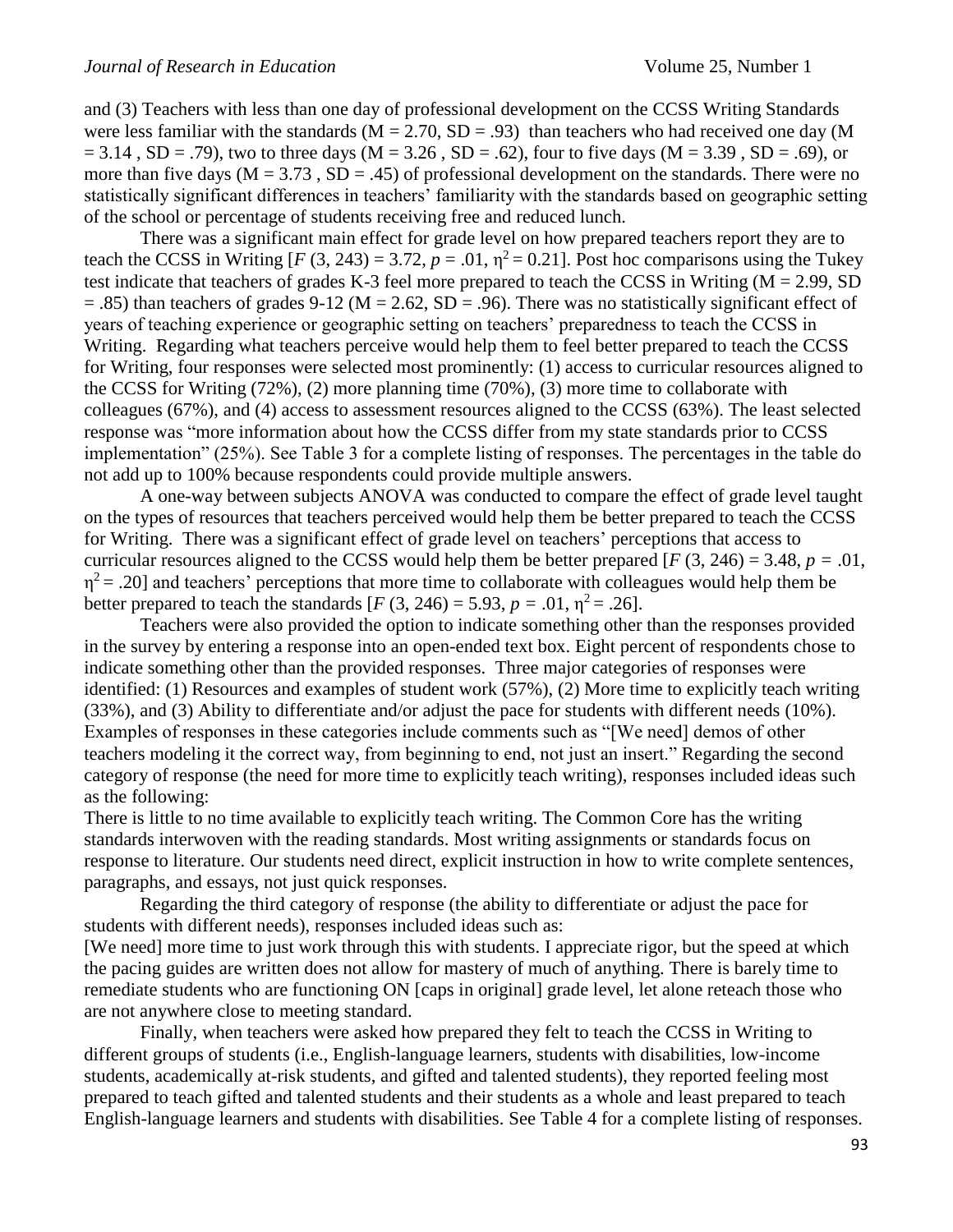#### **Barriers to Implementation**

Teachers were also asked to indicate what they perceive as major barriers to effectively integrating the CCSS in Writing. Respondents were provided with seven possible barriers and asked to check all that applied. Additionally, they were provided with the option to indicate something other than the barriers listed on the survey. The barriers that were indicated most frequently were "not enough instructional time" (69%) and "lack of materials/resources needed" (48%). The barriers that were indicated least frequently were "poor quality training/professional development in this area" (16%) and "little to no support from administration and/or school district" (8%). See Table 5 for a complete listing of responses. Further, ANOVAs revealed that there were no significant effects of teaching experience, grade level, geographic setting, or percentage of students receiving free and reduced lunch on whether teachers perceived each of the possible barriers as prohibitive to their implementation of the CCSS in Writing.

Eighteen percent of teachers chose to enter an open-ended response to indicate additional perceived barriers. These responses were analyzed using a content analysis approach and grouped into two primary categories. The first category of response was classified as "Insufficient Background Knowledge," and 11% of respondents indicated barriers that were grouped into this category. Responses in this category indicated concerns such as "Most of my students lack the prior knowledge and skills needed to meet the Common Core Standards," and "Many of my students have weak prerequisite skills to meet standards at this level." Seven percent of all teachers provided responses that were grouped into the second response category, which was "Unrealistic Expectations for Students." Examples of responses in this category include ideas such as "The students struggle to comprehend the material and retain it due to their maturity level. They have to learn too much too fast; therefore, they give up and don't apply themselves," and "Students are not developmentally ready for this complexity of writing."

#### **Perceptions of Positive and Negative Effects of Implementation**

Teachers were asked to provide open-ended responses about what they perceived to be positive and negative effects of implementing the CCSS in Writing. Table 7 summarizes the categories that emerged from the analysis about the positive effects of implementation, an example of a response coded for that category, and the percentage of teachers whose responses related to each category. Results indicate the primary benefits teachers perceived from implementing the CCSS in Writing are the extent to which they increase the rigor of writing instruction and how they set high expectations for students. Corresponding with the previous table regarding positive effects of implementation, Table 8 summarizes the categories that emerged from the analysis about the negative effects of implementing the CCSS in Writing. In analyzing teachers' responses to this open-ended question, it seems many of the responses express barriers to teaching the CCSS in Writing rather than the negative effects of implementing them; however, these responses still provide insight into teachers' concerns about the CCSS in Writing, a majority of which were related to a lack of instructional time to teach the standards and to the rigor of the standards.

#### **Professional Development on the Common Core Standards**

To consider teachers' professional development experiences related to the CCSS in Writing, teachers were asked to indicate: (a) how many days of professional development they received, (b) what was helpful about the professional development, and (c) what Common Core Writing topics they would like to see addressed in future professional development opportunities. A majority of teachers (39%)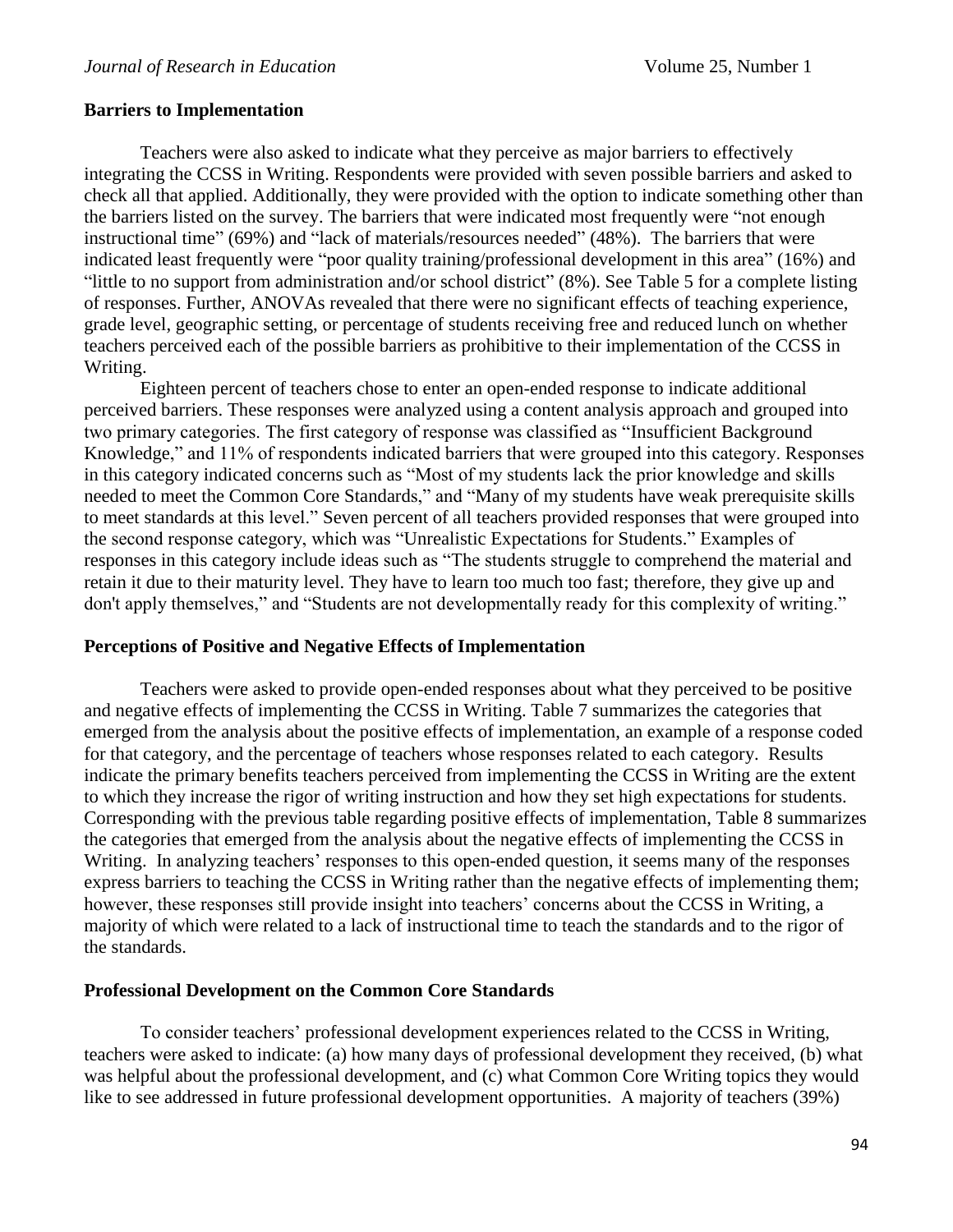indicated they had received less than one day of professional development on teaching the CCSS in Writing (See Table 9).

Although a majority of teachers received relatively little professional development on the CCSS in Writing, those who had received professional development had valuable insight regarding what was useful about these experiences. Table 10 summarizes responses to an open-ended item inquiring about strengths of the professional development received. The table includes the categories that emerged from the analysis, an example of a response coded for that category, and the percentage of teachers whose responses related to each category.

Finally, teachers also responded to an open-ended prompt about topics they would find useful for future professional development sessions related to the CCSS in Writing. Responses to this question are indicated in Table 11.

### **Discussion**

Research suggests that teachers' theories and beliefs about academic subjects and their perceptions about acceptable expectations for their students affect how they choose to implement academic interventions (Bandura, 1997; Tschannen-Moran & McMaster, 2009; Weinburg, 2007). The purpose of the current study was to examine teachers' perceptions about their preparedness to teach the CCSS in Writing, barriers to implementing the standards, the positive and negative effects of CCSS implementation, and their beliefs about their professional development experiences addressing the CCSS. By examining teachers' perceptions about the CCSS in Writing and their current levels of acceptability, it is our goal that teachers' voices will be used to directly inform future work in this area. In this section, we present discussion of our findings and implications for how these findings might be used to inform future rollout of educational reforms, and perhaps, more specifically, to better support educators implementing the CCSS in Writing.

## **Improving Teachers' Familiarity with and Preparedness to Teach the CCSS in Writing**

In this study, a majority of teachers reported they feel only somewhat familiar with and somewhat prepared to teach the CCSS in Writing. We can only speculate regarding the exact reasons teachers do not feel fully prepared to teach the CCSS in Writing, but we can consider some plausible solutions. First, teachers expressed value in opportunities to "break down" the standards due to the complexity associated with them. Thus, school leaders should ensure that teachers are provided with ample time and appropriate leadership to become more familiar with the standards and to seek clarification where needed. Second, it was clear from the survey responses that teachers who were provided with more professional development, felt more familiar with the standards. Administrators should continue to prioritize professional development on the CCSS in Writing as they continue to move forward with CCSS implementation.

Further analysis of our data revealed differences in teachers' familiarity and preparedness by grade level. Teachers who taught in kindergarten through 3<sup>rd</sup> grades reported feeling more familiar and more prepared to teach the CCSS in Writing, in comparison to middle and high school teachers. Districts' professional development efforts should continue to focus on implementation of CCSS across the curriculum and should include teachers across content areas in middle school and high school in order to ensure better integration of the CCSS in Writing across the school day.

This study also revealed teachers with less experience in the classroom felt less familiarity with the standards. This may speak to the need for preservice teacher education programs to place greater emphasis on the CCSS or on writing in general. In a survey of institutions, Totten (2005) found that few pre-service teacher (PST) programs require PSTs to take courses on methods of teaching writing. Without an intentional introduction to the theories and methods of teaching writing, teachers cannot be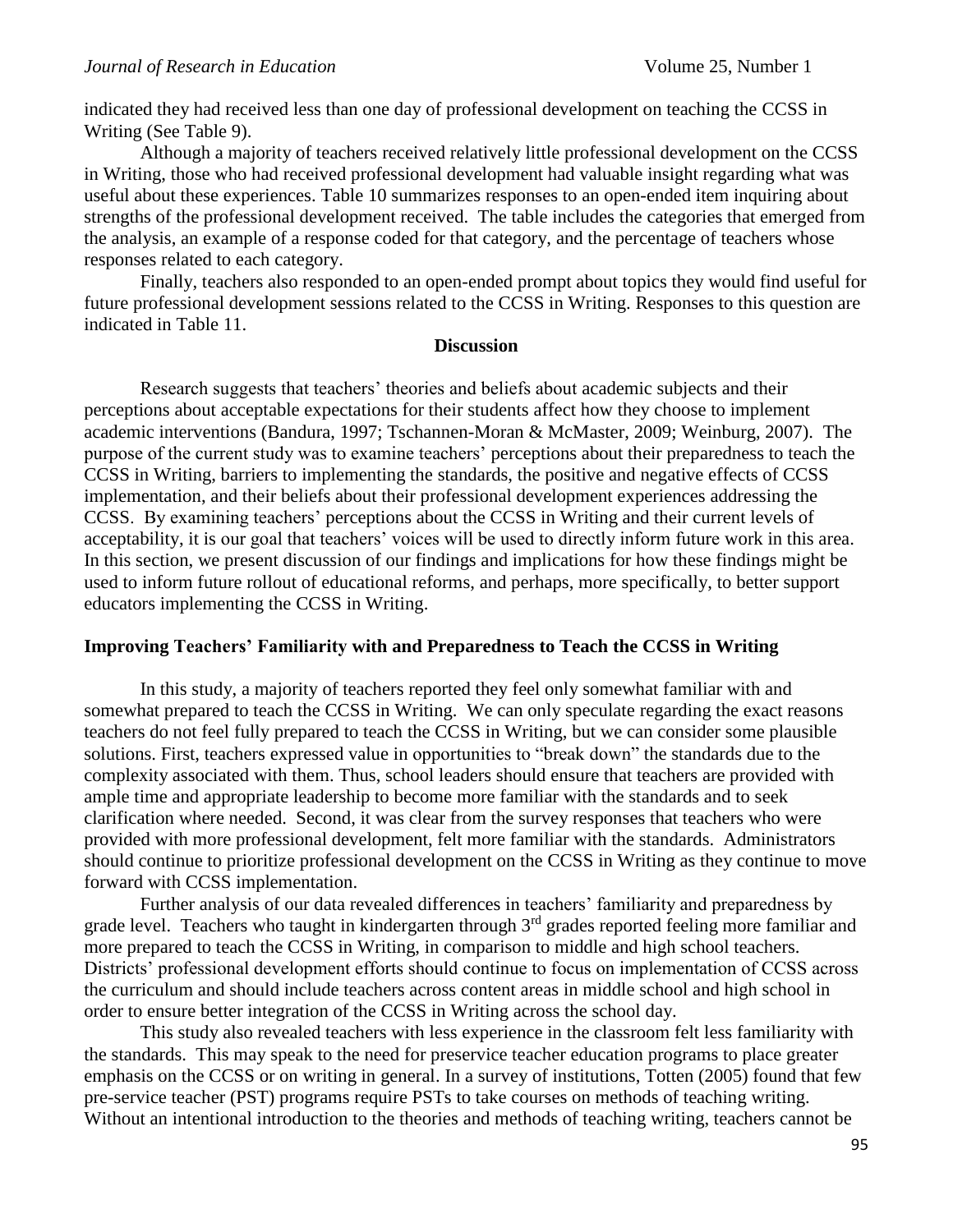expected to be confident in their abilities in this area. Further, even when writing theory and methods are introduced in PST programs, teachers need continued training and support to continue their professional growth in this area (Darling-Hammond, 1996), perhaps particularly during their first few years in the classroom.

## **Overcoming Perceived Barriers to Implementation**

Not surprisingly, teachers reported lack of time and resources as the two biggest barriers to implementation of the CCSS in Writing; however, a lack of time to teach writing is not a new problem for teachers. Research has established wide variability in the amount of time teachers spend on writing instruction (Graham et al., 2003). Though it is unlikely school leaders can add more time into the school day, they may be able to provide teachers with guidance on how to prioritize instruction and provide realistic pacing guides that teachers can use to guide their planning. Another possibility is to further integrate writing across the curriculum so that writing is taught in all subjects and at all grade levels. This integration may help teachers perceive their time for writing instruction as more sufficient, since it is a part of instruction in other content areas.

A large majority (72%) of teachers in this study believed that access to curricular materials aligned with the CCSS would make them better prepared to teach the CCSS in Writing. This concern was echoed in teachers' responses to several questions throughout the survey. Thus, school leaders should prioritize securing the curricular resources that teachers need. If there are not sufficient funds to purchase new curricular materials, another option may be to provide time for teachers to collaboratively develop materials and learn from each other. Teachers in the current study believe it would be beneficial to see videos of teachers implementing the standards, live demonstrations from experts and colleagues, and/or samples of student work and assessments aligned with each standard. Some of these resources do exist and are becoming more readily available as more and more teachers work to implement the CCSS in Writing. Providing teachers with access to this information, as well as time to review and evaluate new resources, would be beneficial.

## **Balancing Positive and Negative Outcomes of Implementation**

Our data revealed teachers differed greatly on their perceptions of the value and feasibility of the CCSS in Writing, but increased rigor and high expectations were widely reported as a positive outcome. Although the majority of teachers appreciated the increased rigor of the standards, many also had concerns about the developmental appropriateness of the standards for their individual students, and many shared concerns about how to differentiate instruction or adjust the pace while using the standards. In open-ended responses, several teachers indicated students do not have sufficient background knowledge to meet the rigor of the new standards. In essence, given the way writing may have been taught in the past, there is a potential gap between students' existing knowledge and abilities and the standards they are now expected to meet.

Closely related to the rigor of the standards, participating teachers indicated their belief that the CCSS in Writing are not appropriate for all students. They specifically expressed the concern that the standards may not be appropriate for English Language Learners (ELLs) and students who may not be performing on grade level. Additionally, teachers indicated that, overall, they are least prepared to teach the standards to ELLs and students with intellectual disabilities. This finding is consistent with previous research that new teachers often leave their teacher preparation programs ill-prepared to meet the needs of ELLs (Durgunoglu & Hughes, 2010). A lack of confidence in meeting the needs of diverse learners is also common in experienced teachers. A study by Forlin, Keen and Barrett (2008) found that over 90% of teachers surveyed believed they had received insufficient training to meet the needs of students with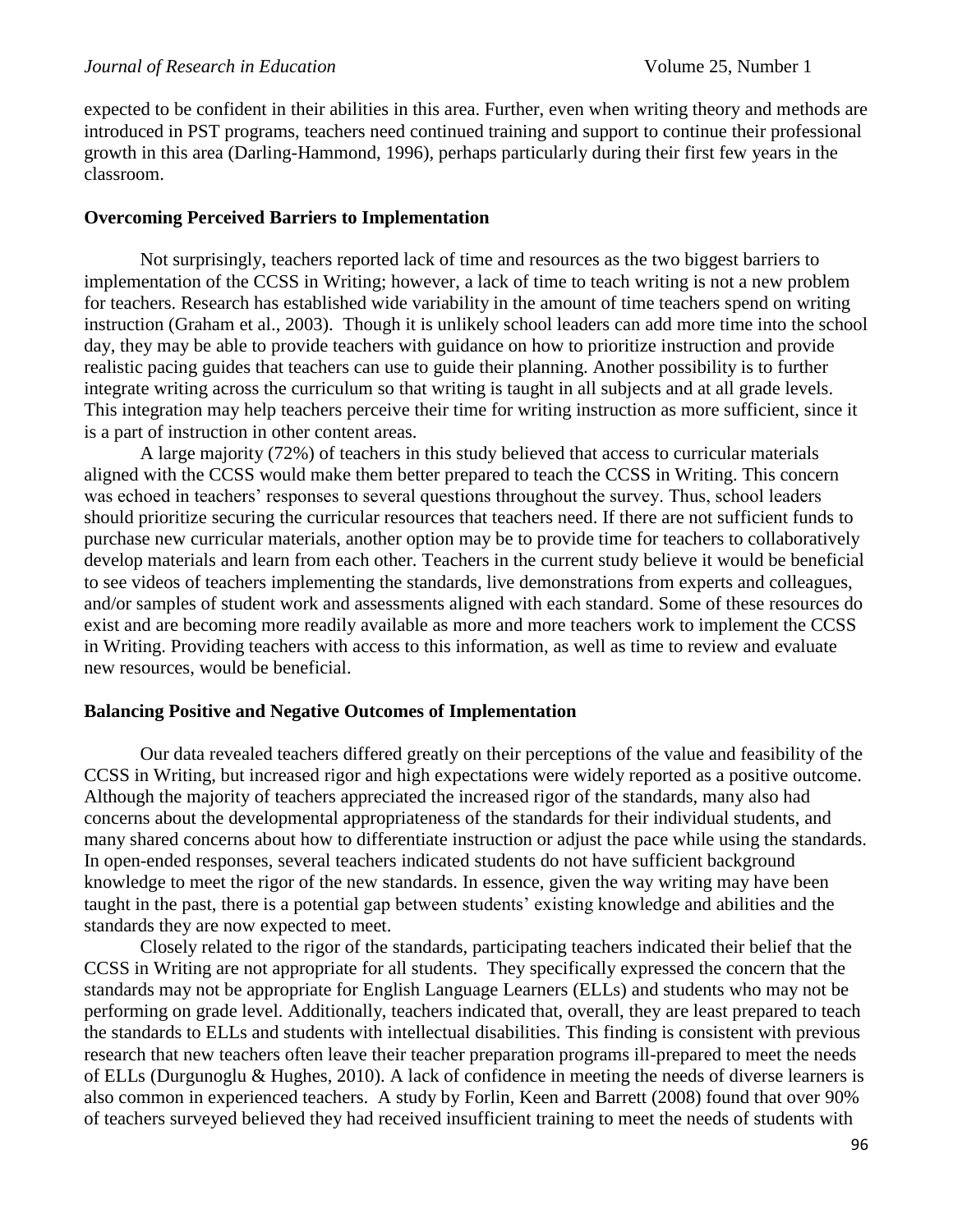intellectual disabilities; therefore, it is important that teachers are provided with training and experiences that will enable them to support diverse learners in meeting the CCSS in Writing.

## **Need for High Quality Professional Development**

Teachers' concerns about teaching the CCSS in Writing are not surprising, given that the majority of teachers in the study (54%) reported receiving one day or less of professional development regarding the standards. Previous research indicates the success of an intervention often relies on both the quantity and quality of professional development received on the topic. For example, Hindman and Wasik (2012) found greater benefits for children's literacy learning when teachers were provided with two years versus just one year of training. Further, to be most effective, Darling Hammond (1996) argues that professional development should involve learning that is sustained and supported over time. Teachers need opportunities to reflect on their own work in collaboration with other teachers who provide alternative viewpoints and challenge one another's thinking. This is difficult to accomplish in one-day or half-day, stand-alone workshops, which teachers in the current study reported attending most frequently.

Further, professional development opportunities should include repeated exposure to new ideas, collaboration among peers, and learning opportunities that incorporate demonstration, practice, and coaching (Birman, Desimone, Porter, & Garet, 2000; Lang & Fox, 2004). It may also be beneficial to provide teachers with feedback following professional development experiences to assist them in transferring their learning and understanding the impact of new strategies on their students' learning (Guskey, 2002).

#### **Limitations**

Since implementation of the CCSS in Writing is in its infancy, limited research exists on teachers' acceptability of the standards; therefore, this study relied heavily on previous research in the field of acceptability regarding general academic interventions. A second limitation of this study is the limited sampling region (constricted by the number of states that had fully implemented the standards at the time of data collection), which limits our ability to generalize the results to teachers across the nation. The amount of survey items could be viewed as a limitation, but by providing multiple response choices and chances for open-ended responses, we believe that we provided enough items to fully evaluate each topic. Finally, due to the sampling procedures, it was impossible to compute a response rate for this study.

#### **Conclusions**

This study aimed to examine teachers' perceptions about their preparedness to teach the CCSS in Writing, barriers to implementing the standards, positive and negative effects of CCSS implementation, and teachers' beliefs about their professional development experiences related to implementing the standards. The results of the analyses indicate that teachers vary in their current level of acceptability regarding the CCSS in Writing, but that the majority of teachers still struggle with their familiarity, preparedness, and perceived barriers to implementation. It is unlikely that teachers will implement the CCSS in Writing with fidelity if they do not believe the standards align with their own personal theories and beliefs about teaching writing, including their beliefs about what are appropriate or acceptable writing expectations for their students. Although teachers' beliefs are well established when they enter their first classroom, research suggests that teachers' beliefs evolve throughout their careers and that,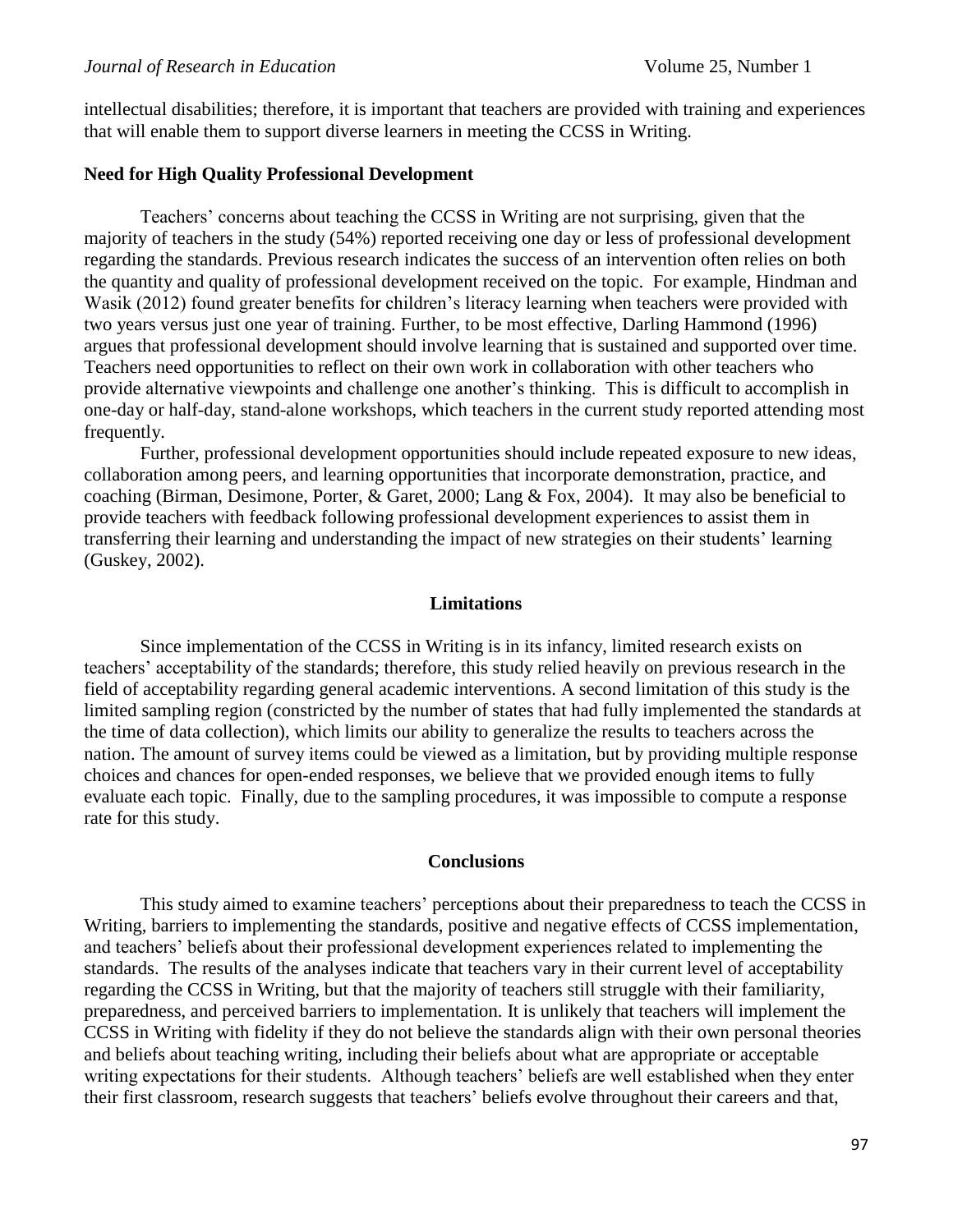through effective professional development, desirable change can occur (Beswick, 2006; Ng, Nicholas & Williams, 2010).

Beyond just providing professional development to give teachers knowledge of the standards, our findings suggest that teachers need more time to explore the standards, identify high quality resources, and collaborate with one another. Given this information, a slower roll out of new initiatives may be helpful. Finally, effective leadership and support from administrators will be vital to teachers' success in teaching the CCSS. It is our goal that teachers' voices from this study will be used to directly inform future professional development opportunities as well as inform policy makers in states that have not yet fully implemented the standards.

## **References**

Bandura, A. (1997). *Self-efficacy: The exercise of control*. New York: Worth Publishers.

- Beswick, K. (2006). Changes in preservice teachers' attitudes and beliefs: The net impact of two mathematics education units and intervening experiences. *School Science and Mathematics*, *106*(1), 36-47.
- Birman, B. F., Desimone, L., Porter, A. C., & Garet, M. S. (2000). Designing professional development that works. *Educational Leadership, 57(8)*, 28-33.
- Chafouleas, S. M., Briesch, A. M., Riley-Tillman, T. C., & McCoach, D. B. (2009). Moving beyond assessment of treatment acceptability: An examination of the factor structure of the Usage Rating Profile—Intervention (URP-I). *School Psychology Quarterly*, *24*(1), 36.
- Clark, C. M. & Peterson, P. L. (1986). Teachers thought processes. In M. C. Wittrock (Ed.) *Handbook of research on teaching* (pp.255-296). New York: Macmillan.
- Council of Chief State School Officers. (n.d.). The Common Core State Standards Initiative (CCSSI)*.*  Retrieved from

[http://www.ccsso.org/Resources/Programs/The\\_Common\\_Core\\_State\\_Standards\\_Initiative.html](http://www.ccsso.org/Resources/Programs/The_Common_Core_State_Standards_Initiative.html)

- Darling-Hammond, Linda. (1996). *What matters most: Teaching for America's future*. Report of the National Commission on Teaching and America's Future. New York: National Commission on teaching and America's Future.
- Dillman, D. (2007). *Mail and internet surveys* (2<sup>nd</sup> ed.). New York: Wiley & Sons.
- Durgunoglu, Y., & Hughes, T. (2010). How prepared are the U.S. pre-service teachers to teach English language learners? *International Journal of Teaching and Learning in Higher Education*, 22(1), 32-41.
- Forlin, C., Keen, M., & Barrett, E. (2008). The concerns of mainstream teachers: Coping with inclusivity in an Australian context. *International Journal of Disability, Development and Education*, 55 (3), 251–264.
- Geist, E., & Baum, A. C. (2005). Yeah, but's that keep teachers from embracing an active curriculum. *Young Children*, *60*(4), 28-36.
- Graham, S., Harris, K. R., Fink-Chorzempa, B., & MacArthur, C. (2003). Primary grade teachers' instructional adaptations for struggling writers: A national survey. *Journal of Educational Psychology, 95,* 279–292.
- Guskey, T. R. (2002). Professional development and teacher change. *Teachers and Teaching: Theory and Practice,* 8(3/4), 381.
- Hindman, A. H., & Wasik, B. A. (2012). Unpacking an effective language and literacy coaching intervention in Head Start. *The Elementary School Journal*, *113*(1), 131-154.
- Kazdin, A.E. (1977). Assessing the clinical or applied importance of behavior change through social validation. *Behavior Modification, 1, All-452.*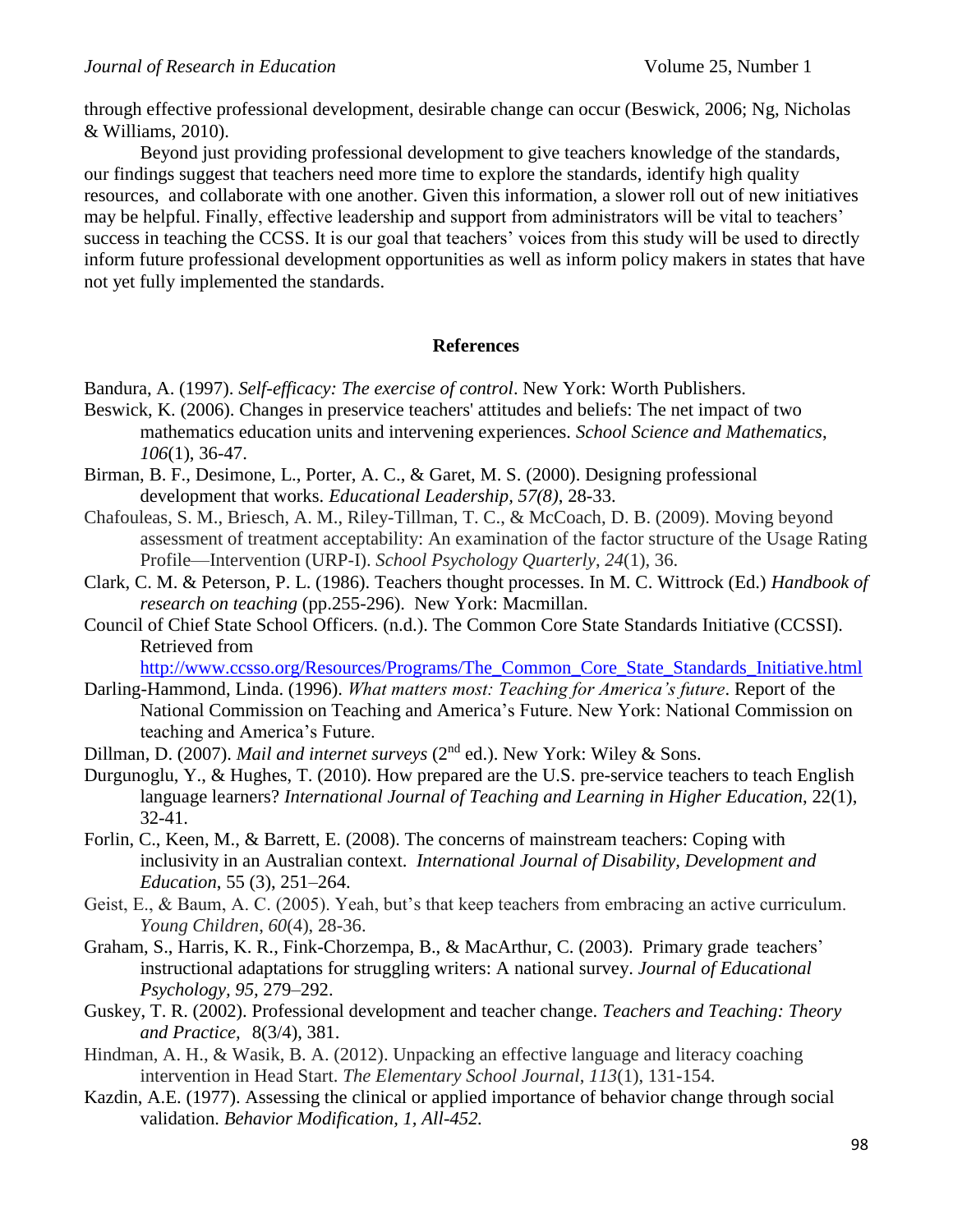- Kazdin, A. E. (1981). Acceptability of child treatment techniques: The influence of treatment efficacy and adverse side effects. *Behavior Therapy*, *12*(4), 493-506.
- Kemple, K. M., Kim, H. K., Ellis, S. M., & Han, H. S. (2008). A test of a measure for assessing teachers' judgments about social interaction practices in the preschool years. *Early Childhood Research & Practice*, *10*(2). Retrieved from<http://ecrp.uiuc.edu/v10n2/kemple.html>
- Kober, N. & Rentner, D.S. (2012). Year two of implementing Common Core State Standards: States' progress and challenges. Center for Education Policy. Washington, DC.
- Lang, M & Fox, L. (2004). Breaking with tradition: Providing effective professional development for instructional person supporting students with severe disabilities. *Teacher Education and Special Education, 27*(2), 163-173.
- Litwin, M. (1995). *How to measure survey reliability and validity.* Thousand Oaks, CA: Sage.
- McLaughlin, M. & Overturf, B.J. (2012). The Common Core: Insights into the K-5 standards. *The Reading Teacher*, *66*(2), 153-164. doi:10.1002/TRTR.01115
- Mautone, J.A., DuPaul, G.J., Jitendra, A.K., Tresco, K.E., Vilejunod, R., & Volpe, R.J. (2009). The relationship between treatment integrity and acceptability of reading interventions for children with attention-deficit/hyperactivity disorder. *Psychology in the Schools*, *46*(10), 919-931. doi: 10.1002/pits
- Miltenberger, R.G. (1990). Assessment of treatment acceptability: A review of the literature. *Topics in Early Childhood Special Education, 10*(3), 24-38.
- Neuendorf, K. (2002). *The content analysis guidebook*. Thousand Oaks, CA: Sage.
- Ng, W., Nicholas, H., & Williams, A. (2010). School experience influences on pre-service teachers' evolving beliefs about effective teaching. *Teaching and Teacher Education: An International Journal of Research and Studies*, *26*(2), 278-289.
- Orne, C. M., & Binik, Y. M. (1989). Consistency in adherence among regiment demands. *Health Psychology, 8,* 27-43.
- Rea, L. & Parker, R. (2005). *Designing and conducting survey research: A comprehensive guide* (3rd ed.). San Francisco: Jossey-Bass.
- Reimers, T. M., Wacker, D. P., & Koeppl, G. (1987). Acceptability of behavioral interventions: A review of the literature. *School Psychology Review*, *16*, 212-227.
- Smith, A. D. (2001). Perception and belief. *Philosophy and Phenomenological Research*, *62*(2), 283- 309.
- Totten, S. (2005). Writing to learn for preservice teachers. *The Quarterly, 27*(2), n.p.
- Tschannen-Moran, M. & McMaster, P. (2009). Sources of self-efficacy: Four professional development formats and their relationship to self-efficacy and implementation of a new teaching strategy. *Elementary School Journal, 110*, 228-248.
- Weinburgh, M. (2007). The effect of tenebrio obscurus on elementary preservice teachers' content knowledge, attitudes, and self-efficacy. *Journal of Science Teacher Education*, *18*(6), 801-815.
- Witt, J. C., & Elliott, S. N. (1985). Acceptability of classroom intervention strategies. In T. R. Kratochwill (Ed.), *Advances in school psychology* (pp. 251-288). Hillsdale, NJ: Erlbaum.
- Wolf, M.M. (1978). Social validity: The case for subjective measurement or how applied behavior analysis is finding its heart. *Journal of Applied Behavior Analysis, 11,* 203-214.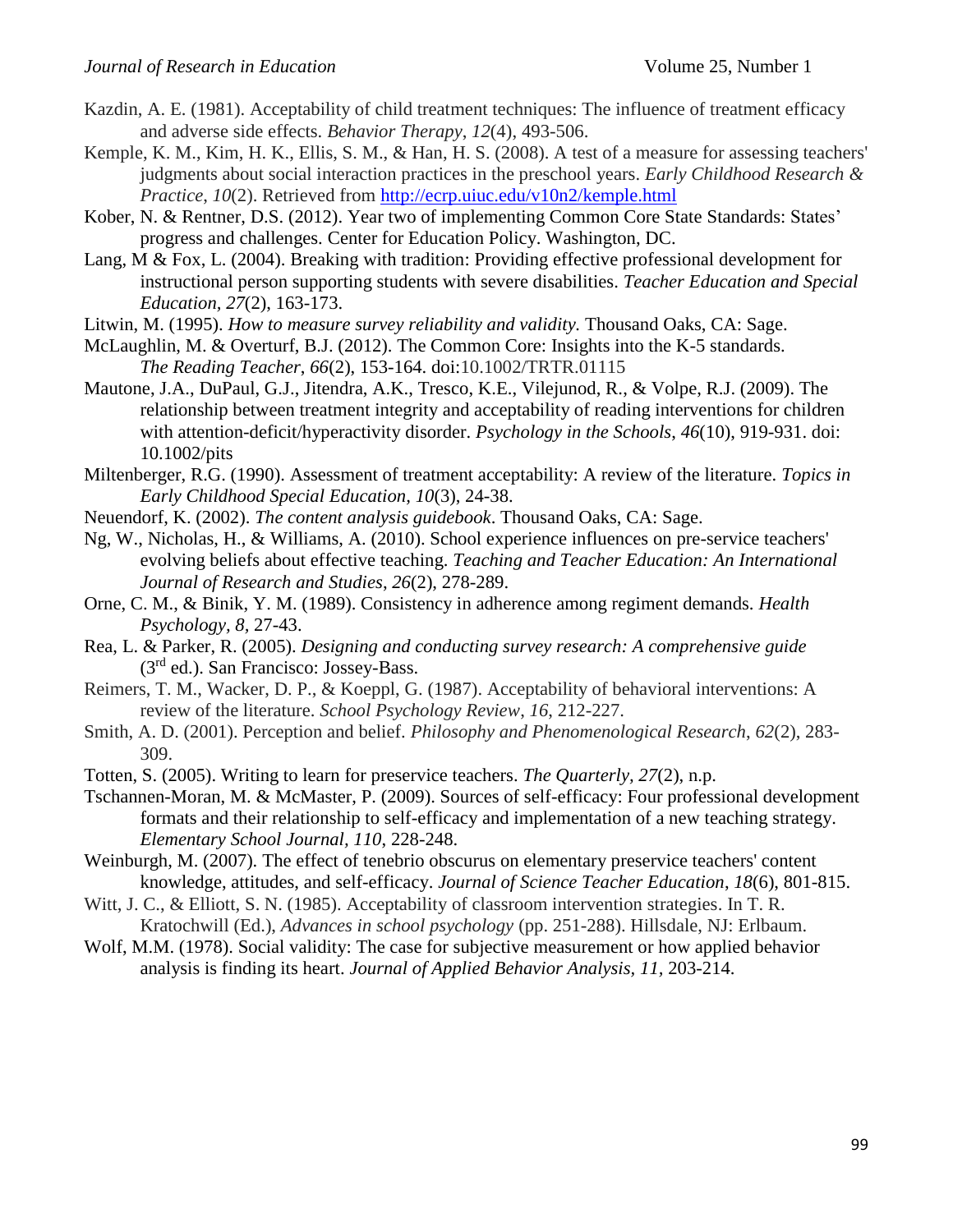| Description of Feachers in Sample |            |                     |          |
|-----------------------------------|------------|---------------------|----------|
| Characteristic                    | n          | Characteristic      | n        |
| Gender                            |            | Teaching (in years) |          |
| Male                              | 29 (9%)    | M                   | 13.85    |
| Female                            | 303 (91%)  | Mdn                 | 13       |
| Age (in years)                    |            | SD                  | 7.93     |
| M                                 | 42.65      | Range               | $1 - 30$ |
| <b>MD</b>                         | 42.00      | Grade Taught        |          |
| <b>SD</b>                         | 11.36      | $K-3$               | 41.2%    |
| Range                             | $22 - 68$  | $4 - 5$             | 11.6%    |
| Ethnicity                         |            | $6 - 8$             | 18.8%    |
| European American                 | 282 (85%)  | $9-12$              | 28.4%    |
| African American                  | $36(11\%)$ |                     |          |
| Latino                            | 7(2%)      |                     |          |
| Other                             | 7(2%)      |                     |          |

Table 1 *Description of Teachers in Sample* 

*Teachers' Reported Familiarity and Confidence with the CCSS in Writing*

|                                                                                        |            |          | <b>Response Option</b> |      |
|----------------------------------------------------------------------------------------|------------|----------|------------------------|------|
| Survey Item                                                                            | Not at all | Slightly | Somewhat               | Very |
| How familiar are<br>you with the<br>CCSS writing<br>standards?                         | 6%         | 14%      | 45%                    | 5%   |
| How confident<br>are you in your<br>abilities to teach<br>writing?                     | 6%         | 10%      | 46%                    | 38%  |
| How prepared<br>do you feel to<br>teach using the<br><b>CCSS Writing</b><br>Standards? | 10%        | 21%      | 46%                    | 23%  |
|                                                                                        |            |          |                        |      |

Table 3

*Teachers' Perceptions about their Needs for Preparation to Teach CCSS in Writing*

| <b>Response Option</b>                                              | <b>Percent Reporting</b> |
|---------------------------------------------------------------------|--------------------------|
| More information about how Common Core will change my instructional | 34%                      |
| practice                                                            |                          |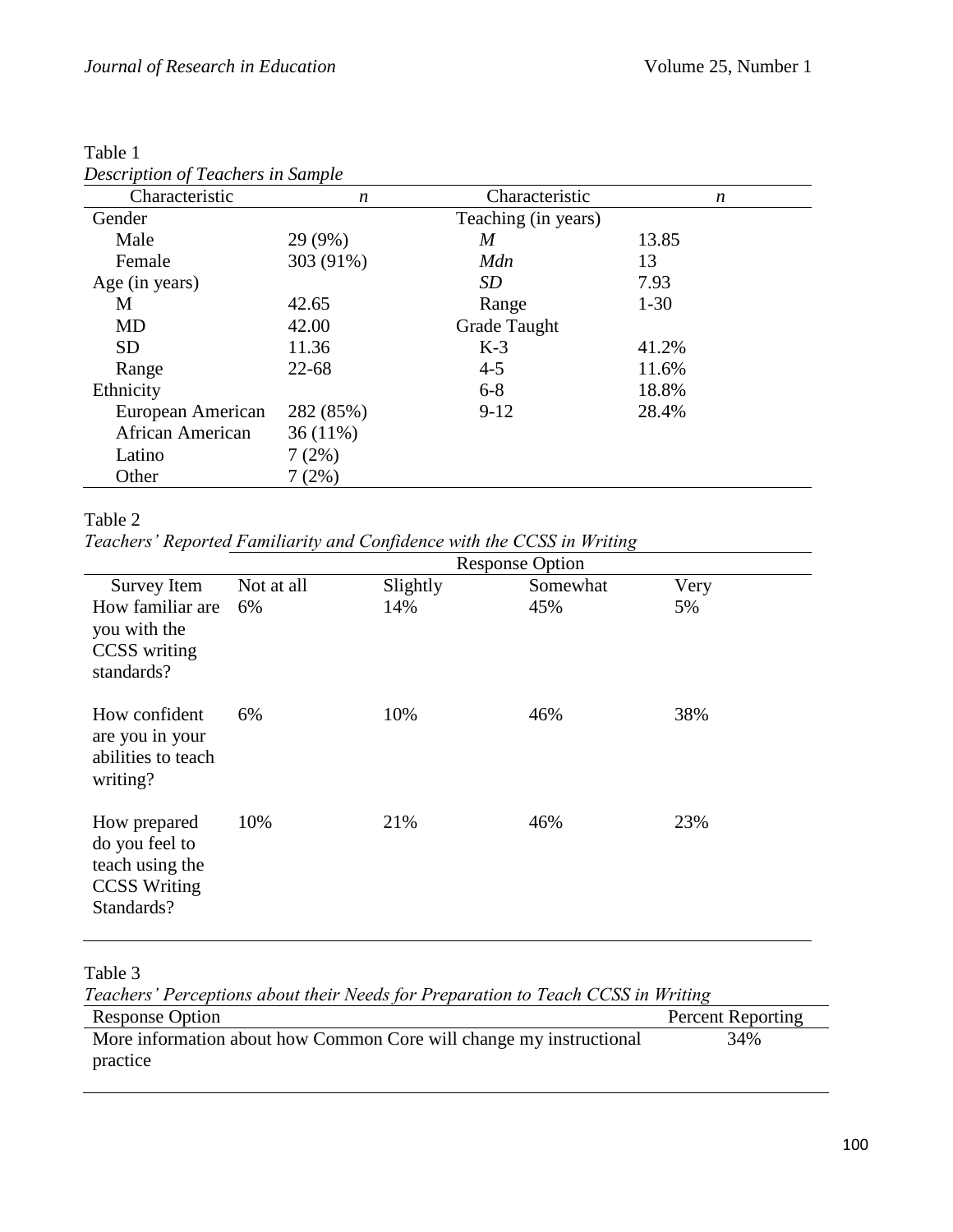| More information about how Common Core will change what is expected<br>from my students                                | 45% |
|------------------------------------------------------------------------------------------------------------------------|-----|
| Access to curricular resources aligned to Common Core                                                                  | 72% |
| Access to assessment resources aligned to Common Core                                                                  | 63% |
| More planning time.                                                                                                    | 70% |
| More time to collaborate with colleagues                                                                               | 67% |
| More information about how Common Core Standards differ from my<br>state standards prior to Common Core implementation | 25% |
| Other                                                                                                                  | 8%  |

*Teachers' Perceptions of Preparedness to Teach CCSS in Writing to Various Groups of Students*

|                               | Not at all<br>prepared | Slightly<br>prepared | Somewhat<br>prepared | Very<br>prepared |
|-------------------------------|------------------------|----------------------|----------------------|------------------|
| Students as a whole           | 6.1%                   | 17.3%                | 51.6%                | 25.0%            |
| English-Language Learners     | 28.3%                  | 29.5%                | 30.8%                | 11.3%            |
| Students with disabilities    | 24.7%                  | 34.4%                | 30.4%                | 10.5%            |
| Low-income students           | 9.0%                   | 25.7%                | 43.7%                | 21.6%            |
| Academically at-risk students | 10.9%                  | 34.4%                | 36.0%                | 18.6%            |
| Gifted and talented students  | 11.4%                  | 14.6%                | 40.2%                | 33.7%            |

# Table 5

*Teachers' Responses about Perceived Barriers to Implementing the CCSS in Writing*

| <b>Response Option</b>                                          | <b>Percent Responding</b> |
|-----------------------------------------------------------------|---------------------------|
| Not enough instructional time                                   | 68.7%                     |
| Lack of materials/resources needed                              | 47.2%                     |
| Little or no training/professional development in this area     | 37.0%                     |
| Poor quality training/professional development in this area     | 15.4%                     |
| Little or no support from administration and/or school district | 8.5%                      |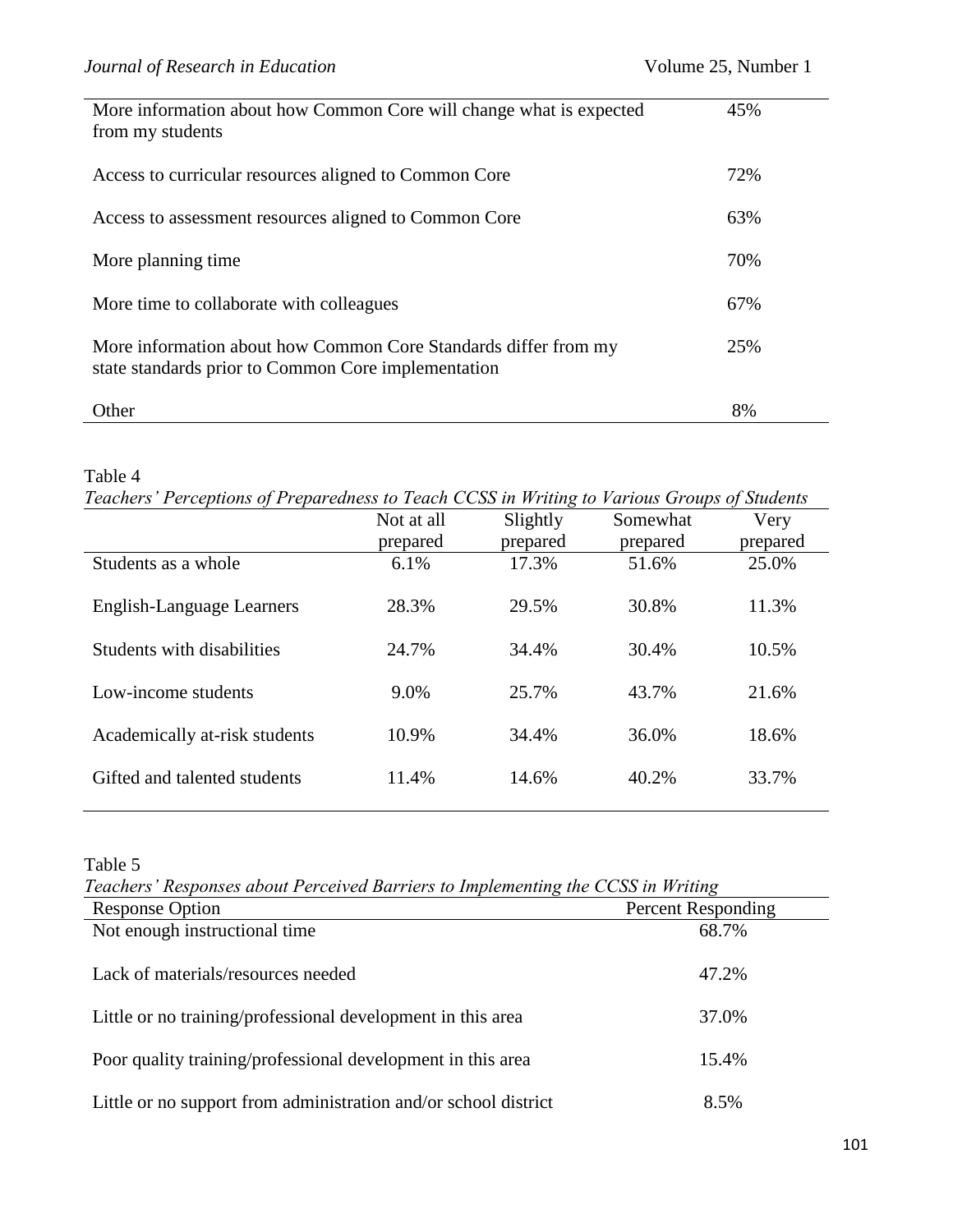| Standards not supported by the curriculum used | 27.2% |
|------------------------------------------------|-------|
| Classroom management issues/student behavior   | 24.4% |
| Other                                          | 11.8% |

*Teachers' Open-Ended Responses about Perceived Barriers to Implementing CCSS in Writing*

| Category of Response                            | <b>Example of Response</b>                                                                     | Percentage of All |
|-------------------------------------------------|------------------------------------------------------------------------------------------------|-------------------|
|                                                 |                                                                                                | Responses         |
| <b>Insufficient Background</b><br>Knowledge     | "Many of my students have weak prerequisite"<br>skills to meet these standards at this level." | 61.0%             |
| <b>Unrealistic Expectations</b><br>for Students | "Students are not developmentally ready for<br>this complexity of writing."                    | 39.0%             |

#### Table 7

*Open-Ended Responses about the Positive Effects of Implementing the CCSS in Writing*

| Response category                                                               | <b>Example of Response</b>                                                                                                                                                                                                                                                                                                                                                                                           | Percentage<br>of all<br>responses |
|---------------------------------------------------------------------------------|----------------------------------------------------------------------------------------------------------------------------------------------------------------------------------------------------------------------------------------------------------------------------------------------------------------------------------------------------------------------------------------------------------------------|-----------------------------------|
| Standards increase rigor of<br>writing instruction                              | "Common Core forces students to produce<br>writings that give explicit textual evidence,<br>and cite their findings. It also requires<br>higher thinking skills when writing essay<br>question by asking students to restate the<br>main idea of the passage, validate their<br>findings, and give examples and reasons to<br>support those findings. This is definitely a<br>step up from where we were last year." | 36.4%                             |
| Standards set high expectations                                                 | "With higher expectations comes higher<br>achievement. They can do it!"                                                                                                                                                                                                                                                                                                                                              | 25.4%                             |
| Standards better prepare students<br>for college, the work force, and<br>beyond | "I believe the new standards will better<br>prepare my students for college and careers<br>of their choice. The standards are concise<br>and build at each grade level for a<br>progression of skills to be developed."                                                                                                                                                                                              | 12.7%                             |
| Standards provide consistency in<br>expectations across states                  | "The standards are the same from state to<br>state. The students will be able to perform at<br>the same level as other students nationally."                                                                                                                                                                                                                                                                         | 11.0%                             |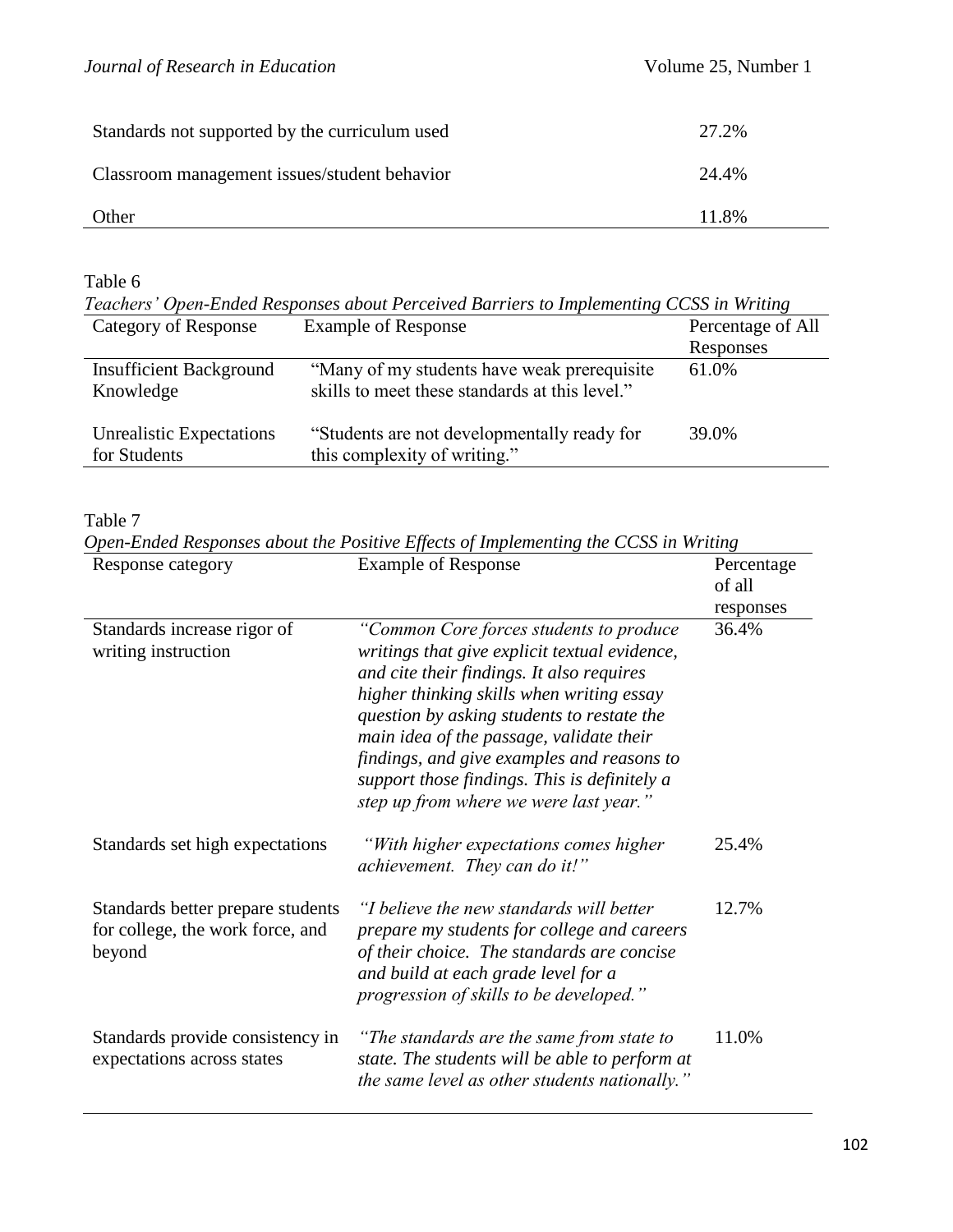| Standards put emphasis on<br>writing across the curriculum             | "Ensures writing across the curriculum and<br>encourages higher level thinking for student<br>writers."                              | 9.3% |
|------------------------------------------------------------------------|--------------------------------------------------------------------------------------------------------------------------------------|------|
| Standards motivate the inner<br>writer/help produce self<br>confidence | "It will prepare my studentsfor 3rd grade.<br>It also motivates the inner writer to come out<br>and that is always a treat to find." | 5.0% |

Table 8

*Open-Ended Responses about the Negative Effects of Implementing the CCSS in Writing*

| Response category                                                             | <b>Example of Response</b>                                                                                                                                                                                                                                    |                    |
|-------------------------------------------------------------------------------|---------------------------------------------------------------------------------------------------------------------------------------------------------------------------------------------------------------------------------------------------------------|--------------------|
| Not enough time to implement in<br>given amount of instructional time         | "I feel that in my 2 1/2 hour literacy block<br>(includes reading, small group instruction,<br>grammar skills, and writing skills), that there<br>is not enough time to teach all skills<br>effectively."                                                     | responses<br>30.4% |
| Standards are too complex,<br>rigorous, or not developmentally<br>appropriate | "They are not written clearly enough and are<br>not 2nd grade appropriate. I do not teach<br>high school students. EXPECTATIONS DO<br>NOT MATCH THE REAL WORLD [caps<br>in original] of a second grader."                                                     | 24.8%              |
| Not enough resources to fully<br>implement                                    | "WE HAVE NO RESOURCES [caps in<br>original] to match these standards and there<br>is no money to buy new resources. We are<br>having to come up with everything from<br>scratch (or buy our own out of our pocket<br>which is what my team did for Writing)." | 18.1%              |
| Standards are not appropriate for<br>diverse learners                         | "My kids don't know English and to expect<br>them to be on a par with native speakers who<br>have been in contact with English their<br>whole lives is absolutely ludicrous."                                                                                 | 10.5%              |
| Students lack preparation from<br>previous grades                             | "Students were not ready this year to jump<br>into many of the standards. We must have<br>Kindergarten step up their game for us to<br>start out ready to learn at the level/pace<br>required."                                                               | 14.3%              |
| Standards are difficult for teachers<br>to interpret or understand            | "The standards are very hard to figure out.<br>They are not written clearly enough."                                                                                                                                                                          | 10.5%              |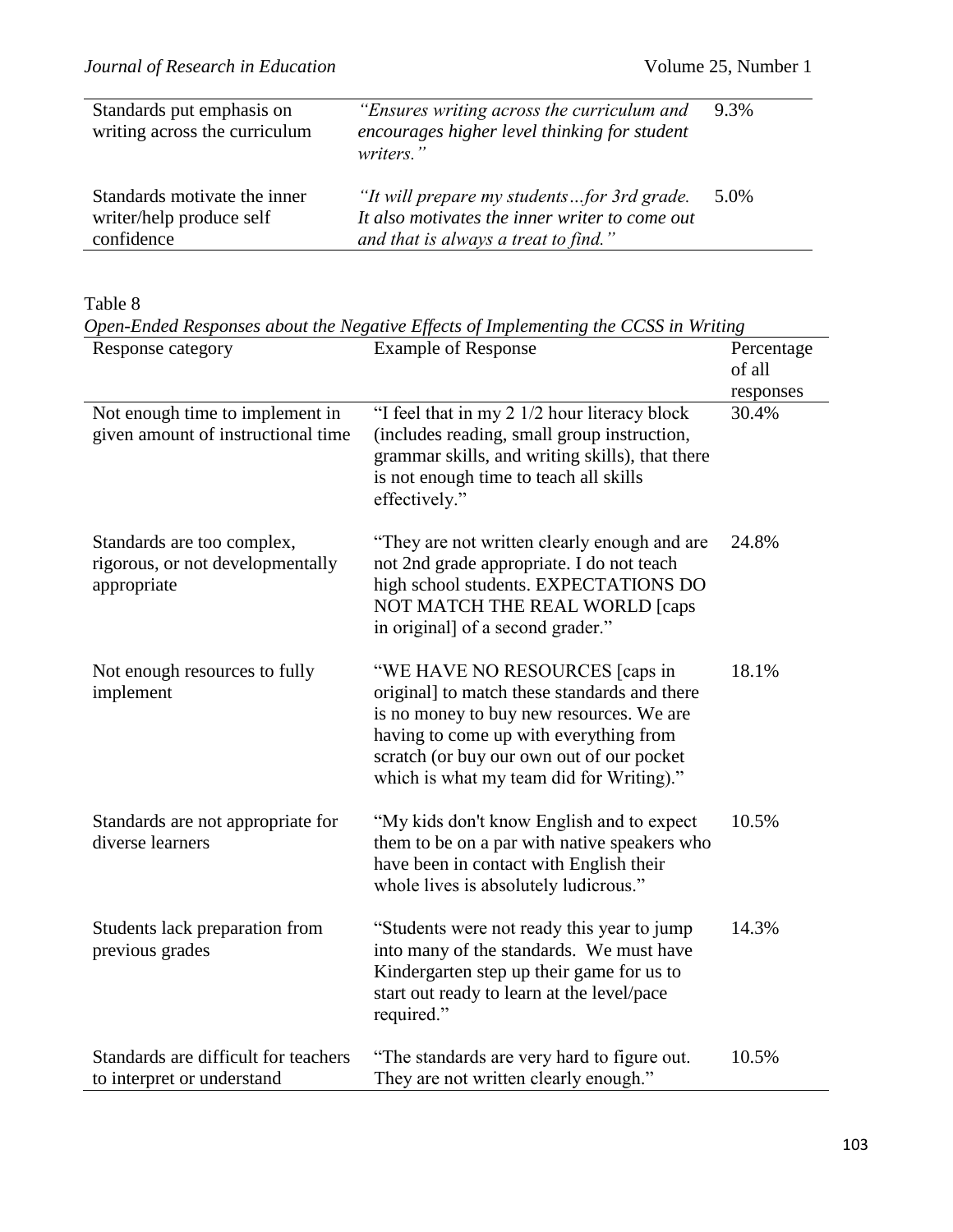| Reported Number of Days of Professional Development Received on the CCSS in Writing |  |  |  |  |  |
|-------------------------------------------------------------------------------------|--|--|--|--|--|
|-------------------------------------------------------------------------------------|--|--|--|--|--|

| <b>Response Option</b> | <b>Percent Reporting</b> |
|------------------------|--------------------------|
| Less than 1 day        | 39%                      |
| 1 day                  | 15%                      |
| $2-3$ days             | 22%                      |
| $4-5$ days             | 11%                      |
| More than 5 days       | 13%                      |

Table 10

*Teachers' Responses Regarding Helpful Aspects of Current Professional Development* 

| <b>Response Category</b>                                       | Example                                                                                                                                                                                                                                                             | Percent<br>Indicating |
|----------------------------------------------------------------|---------------------------------------------------------------------------------------------------------------------------------------------------------------------------------------------------------------------------------------------------------------------|-----------------------|
| Nothing                                                        | "Nothing. My motto is, 'just let teachers'<br>teach.' When did teachers become so dumb?<br>Teachers can plan and teach wonderful<br>lessons without a ton of professional<br>development. After all of the meetings we<br>are tired and have no time left to plan." | Response<br>26%       |
| Opportunity to gain a deeper<br>understanding of the standards | "Breaking down the standards and identifying<br>the meaning and how it applies to lessons."                                                                                                                                                                         | 22%                   |
| Strategies or examples for<br>implementing                     | "[We were] given strategies to implement<br>Common Core Writing and showed students'<br>work on our grade level to confirm that<br>students can do it."                                                                                                             | 21%                   |
| Opportunity to collaborate<br>with colleagues                  | "Hearing from other teachers about what they<br>do in class."                                                                                                                                                                                                       | 18%                   |
| Provided an introduction to<br>the standards                   | "It was an entry level introduction to get us<br>started and help us understand the<br>expectations."                                                                                                                                                               | 7%                    |
| Other                                                          | <b>NA</b>                                                                                                                                                                                                                                                           | 6%                    |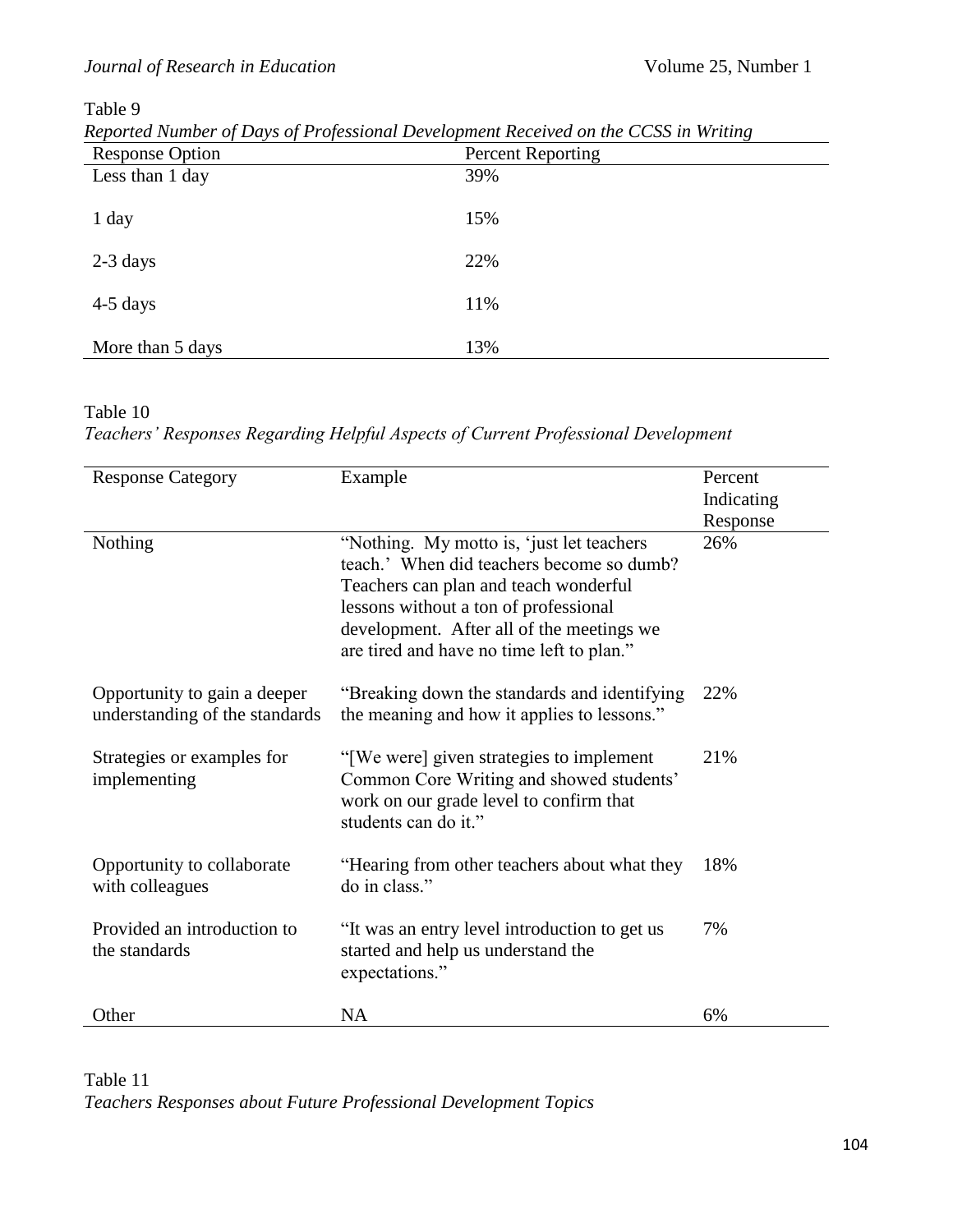| <b>Response Category</b>                                | <b>Example of Response</b>                                                                                    | Percent                |
|---------------------------------------------------------|---------------------------------------------------------------------------------------------------------------|------------------------|
|                                                         |                                                                                                               | Indicating<br>Response |
| Information about teaching<br>specific types of writing | "I particularly need help with strategies to<br>teach narrative techniques and opinion<br>writing."           | 26                     |
| Differentiation or remediation                          | "Getting kids up to speed in order to address"<br>the CCSS ELA Writing standards."                            | 22                     |
|                                                         | "Working with kids at-risk, special education,<br>and English as a second language learners."                 |                        |
| All related topics                                      | "All topics."                                                                                                 | 16                     |
| Assessment                                              | "I'd like to know more about how the<br>standards are aligned specifically to the<br>assessment instruments." | 16                     |
| Using technology to support<br>writing                  | "Using Technology -Edmodo and other<br>platforms- to engage students in writing and<br>thinking online."      | 12                     |
| Other                                                   | NA                                                                                                            | 8                      |